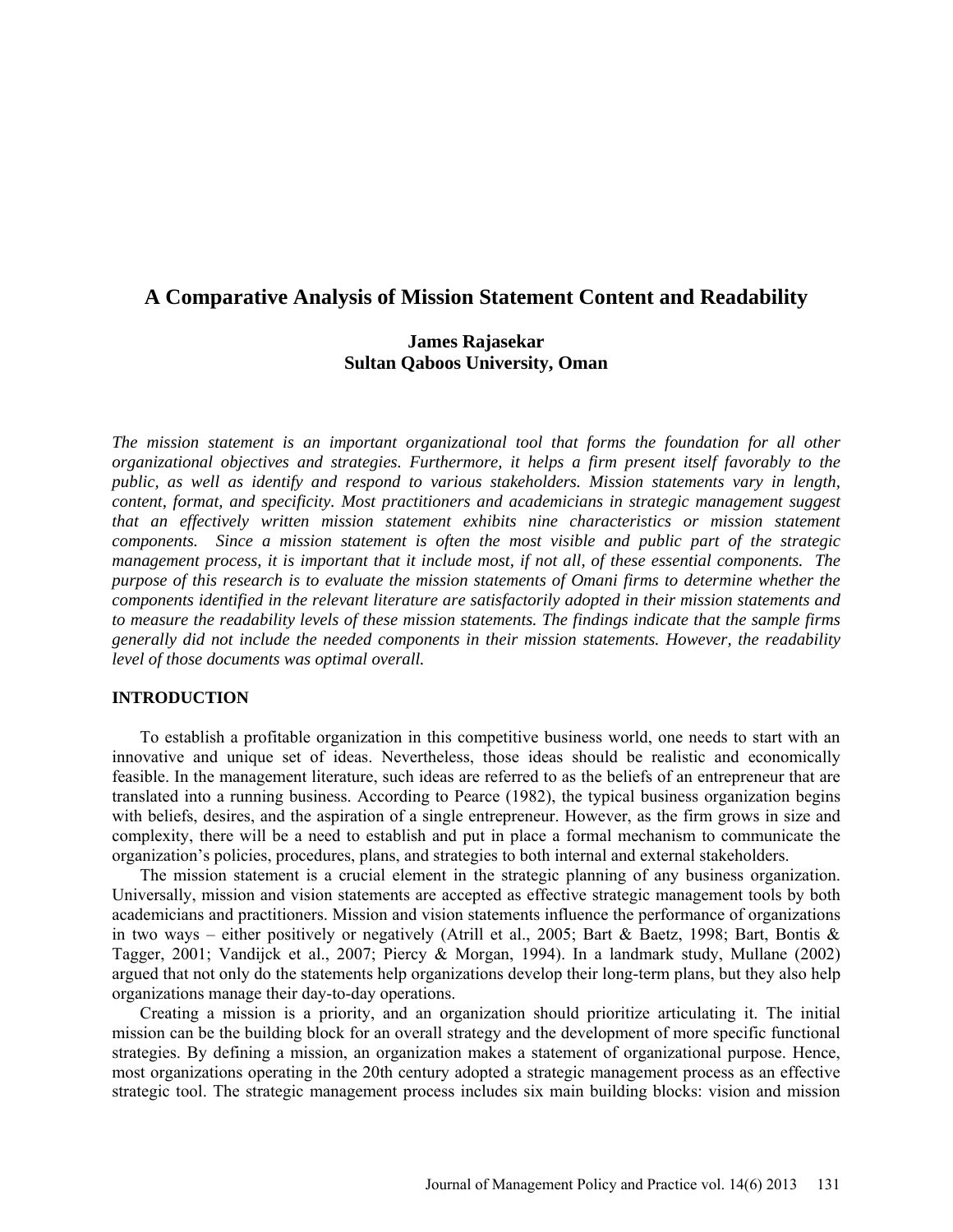statements, external analysis, internal analysis, strategy formulation, implementation, and performance evaluation.

The mission statement has been defined in several ways by many authors (Table 1). However, they have all emphasized its role as an enduring statement of purpose for organizations that identifies the scope of operations in product and market terms and reflects the organization's values and priorities. For instance, Drucker (1974) argued that a specific business is not defined by its name, statutes, or articles of incorporation, but by its business mission statement. Only a clear definition of the mission and purpose of the organization can result in clear and realistic business objectives. Likewise, more recent literature has revealed the importance of a mission statement by tagging it as a strategic tool and an essential component in strategic planning (Stone, 1996; Bart, Bontis, & Taggar, 2001).

Many firms have employed a strategic planning process as a mechanism to communicate their policies, practices, strategies, and goals, and the mission statement plays an integral part in this process as it facilitates achieving an organization's objectives and enables it to attain its ultimate vision. As described earlier, the strategic management process enables organizations to constantly scan their internal and external environments and take necessary measures to maintain their sustainability. Consequently, it allows a firm to develop effective strategies in response to changing environmental circumstances, market conditions, evolving technologies, and emerging opportunities and to evade risk and threats.

A well-established and documented mission statement provides the foundation for outlining and drafting business objectives that the organization strives to accomplish. In return, those goals become the barometers against which performance is evaluated (Matejka, Kurke, & Gregory, 1993). Furthermore, the mission statement facilitates decision making, planning, creating effective strategies, and formulating policies for the short and long term. Also, the mission statement provides a clear sense of direction that guides and inspires the organization's executives, managers, and employees toward mutual goal attainment. It assists in setting priorities, plans, and allocating resources toward that end (Cochran, David, & Gibson, 2008).

Establishing a mission statement should not be a one-man show, but a team process involving executives, top-level management of the organization, employees, and if required a third-party consultant. Such involvement may mean engaging all stakeholders in brainstorming and discussion sessions in which each member expresses his or her opinion so that divergent views can be revealed and resolved and mutual agreement can be reached (David, 2004). Moreover, connecting many personnel from different organizational levels to this process contributes to creating, learning, documenting, and communicating an effective mission statement, as well as establishing a stronger commitment by all participant parties to achieve the underling objectives. The process and stages may differ from one organization to another, but the concept is relatively the same.

It is worth mentioning at this point that mission statements can easily become obsolete as a company grows in size and complexity. In addition, as the circumstances surrounding the organization and the environment in which it operates change over time, periodic revisions, reviews, and re-drafting of mission statements is necessary (David and David, 2003).

This research evaluates mission statements in a sample of 45 public companies in Oman in terms of available components and statement readability level. The coming sections are ordered as follows: a review of extant literature on mission statements appears first; this is followed by a brief description of the methodology used to collect and categorize data. The findings are then discussed and communicated in detail, and the study implications and limitations are addressed thereafter. The final section provides a conclusion and offers recommendations based on the conclusion.

#### **LITERATURE REVIEW**

A mission statement acts as an internal communication tool that conveys an organization's policies, procedures, plans, and strategies, thereby guiding the behaviors and decisions of management and subordinates. Simultaneously, the mission statement serves as an external communication tool to convey the organization's intentions to the general public (Bartkus & Glassman, 2008). The study of mission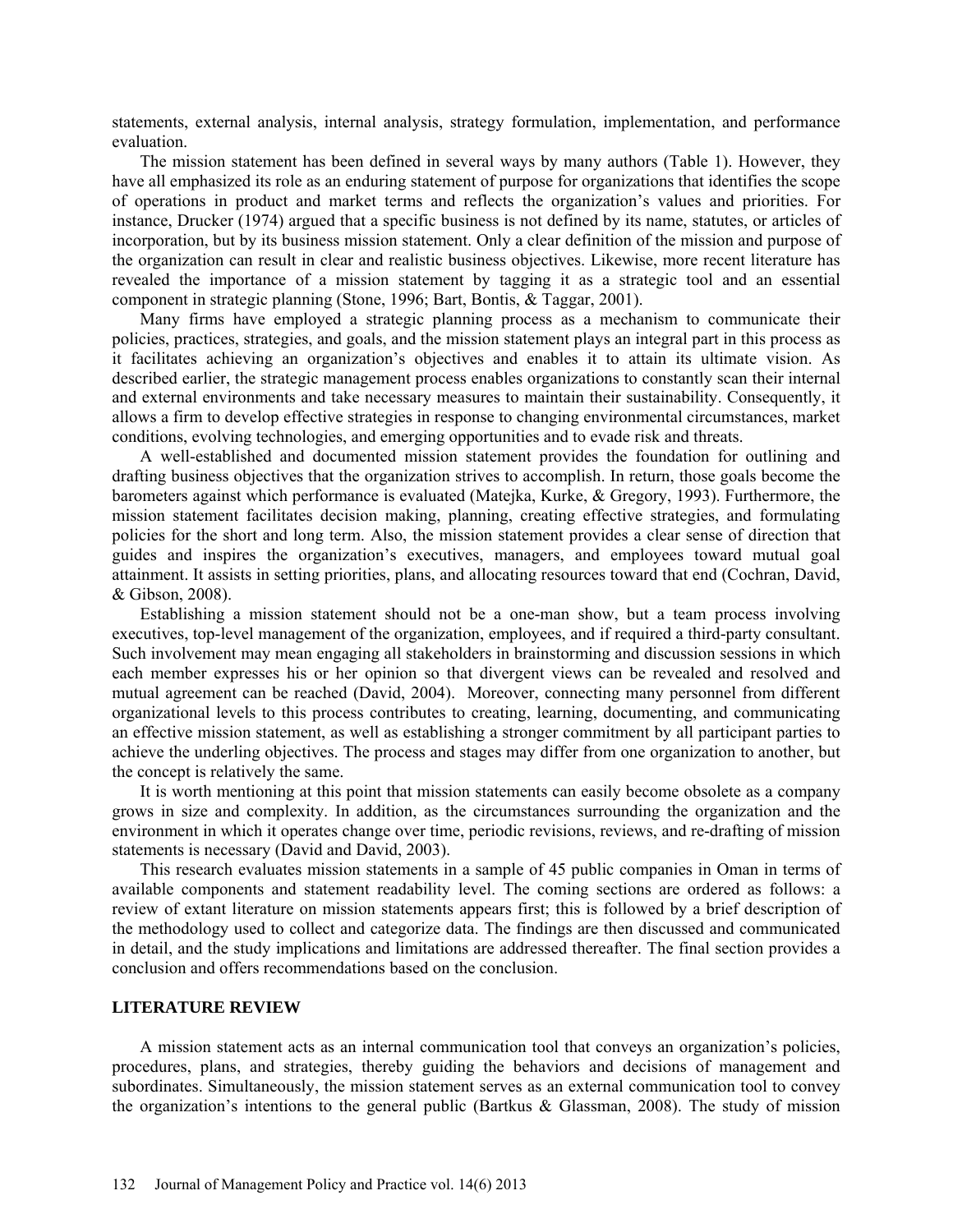statements started in the early 1970s and has expanded since then to take a key place in both the literature and the strategic planning processes of organizations. This trend has granted researching mission statements a focused popularity in academic writings as well as in organizations' strategic management process. Table 1 describes various research studies conducted on the mission statement.

| Reconciliation amongst the organization's           | Drucker, 1974; Steiner, 1979; David, 2005          |
|-----------------------------------------------------|----------------------------------------------------|
| stakeholders divergent views and interests          |                                                    |
| Identity of Customers of the organization, their    | Drucker, 1974; McGinnis, 1981; Rarick & Vitton,    |
| anticipations, needs, and wants                     | 1995; David, 2005                                  |
| Identity of markets refers to the geographical      | Pearce & David, 1987; Rarick & Vitton, 1995;       |
| markets of the organization where it competes       | Miller & Dess, 1996; David, 2005                   |
| Identity of the products and/or services of the     | Drucker, 1974; Abell, 1980; Rarick & Vitton, 1995; |
| organization or its utility                         | Miller & Dess, 1996; Thompson & Strickland, 2003   |
| Identity of use of current technology               | McGinnis, 1981; Pearce & David 1987; David, 2005   |
| Fiscal responsibility of the organization towards   | Pearce & David, 1987; Freeman & Gilbert, 1988;     |
| its stakeholders expressing the concern for         | Rarick & Vitton, 1995; Miller & Dess, 1996; Hills  |
| survival, growth, and/or profitability which        | & Jones, 2002                                      |
| include the commitment to long-term profitability   |                                                    |
| and growth and financial soundness                  |                                                    |
| Social responsibility of the organization towards   | Pearce & David, 1987; Rarick & Vitton, 1995;       |
| social, community, minorities, women and            | Collins & Porras, 1996; Miller & Dess, 1996;       |
| environmental issues, that reflects concern for     | Waddock & Graves, 1997                             |
| public image                                        |                                                    |
| Statement of the organization philosophy such as    | Want, 1986; Pearce & David, 1987; Freeman &        |
| basic beliefs, values, aspirations, and ethical     | Gilbert, 1988; Campbell & Yeung, 1991; Ireland &   |
| priorities                                          | Hitt, 1992; Rarick & Vitton, 1995; Miller & Dess,  |
|                                                     | 1996                                               |
| Concern for the organization's Employees            | Carrol el al., 1987; Miller & Dess, 1996; Waddock  |
|                                                     | & Graves, 1997                                     |
| Self-concept that points out the distinctive        | Drucker, 1974; Pearce & David 1987; Campbell &     |
| competence or major competitive advantage of the    | Yeung, 1991; klemm et al. 1991; Ireland & Hitt,    |
| organization in comparison with its rivals          | 1992; Rarick & Vitton, 1995; Miller & Dess, 1996;  |
|                                                     | David, 2005                                        |
| Clarity of a mission statement in the sense that it | McGinnis, 1981; Waddock & Graves, 1997             |
| is broad in scope but neither overly general and    |                                                    |
| detailed nor excessively specific                   |                                                    |
| Length of a mission statement should not exceed     | Steiner, 1979; David, 2005                         |
| two hundreds words                                  |                                                    |

## **TABLE 1 SUMMARY OF RESEARCH ON MISSION STATEMENTS**

Organizations develop a mission statement for a number of reasons. According to King and Cleland (1979), the mission statement provides a standard for allocating resources, facilitates the transition of objectives into a work structure, and specifies unanimous organizational purposes that are translated into objectives for standard performance. Strategic management literature has emphasized the mission statement because of its ability to direct organizations to effective organizational performance. Drucker (1974) and Bart and Baetz (1998) proposed that the development of a mission statement is a big step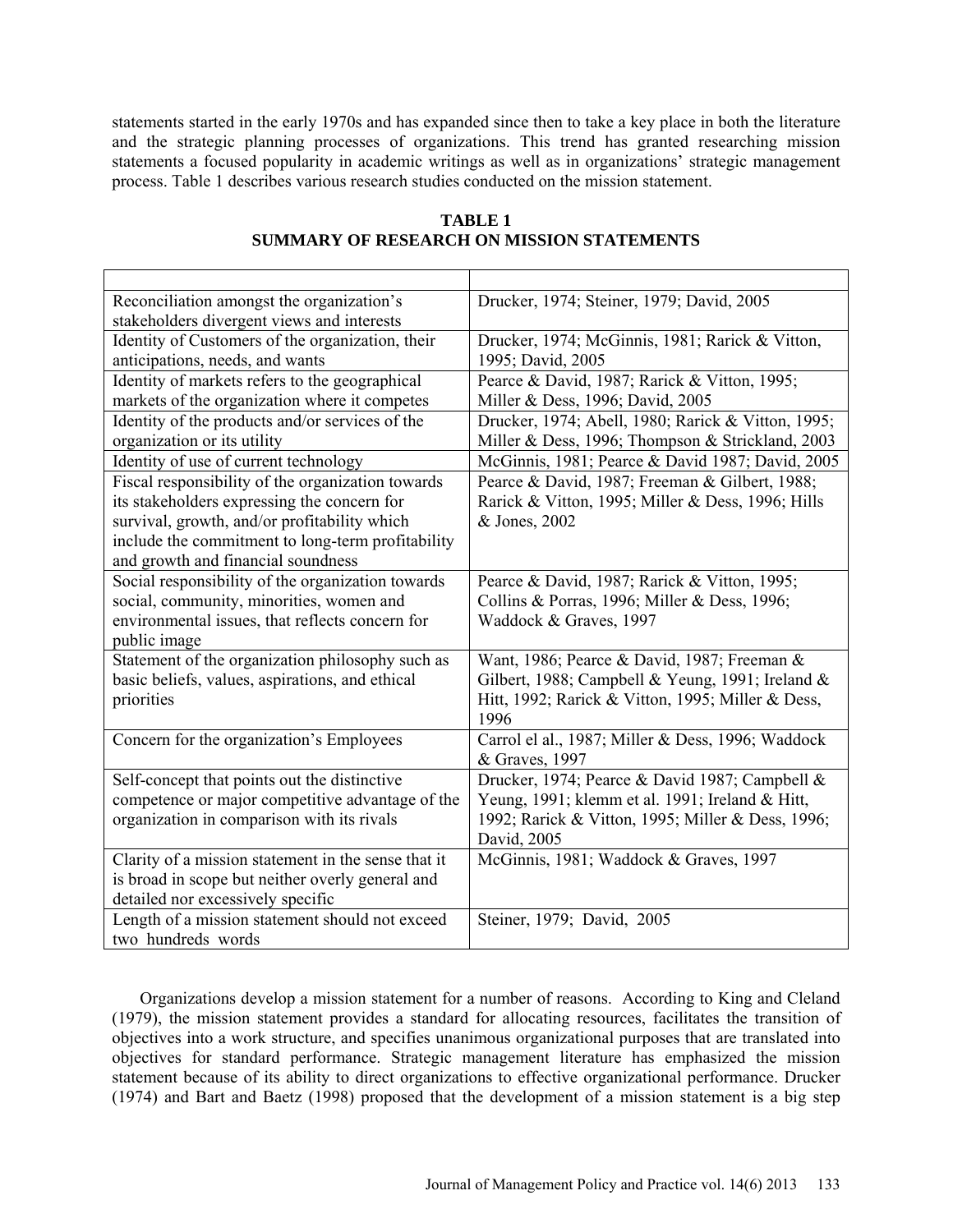toward management effectiveness and that there is a positive relationship between mission statements and organizational performance. Wilson (1992) found that organizations with mission statements (versus those without) achieved a 50% increase in organizational effectiveness and doubled the chances that their employees will follow the direction and priorities established for implementation. Echoing similar results, a *Business Week* study in 1994 showed that organizations with mission statements had average return on shareholder equity of 16.1%, in comparison with 9.7% for organizations without mission statements. Alternatively, another perspective revealed that firms create and publicize the mission statement just because they are expected to have one due to its popularity or as a result of institutional pressures (Peyrefitte & David, 2006). Peyrefitte and David also argued that previous empirical studies on the contents of mission statements are still inadequate and conflicting despite the compatibility observed in definitions of the mission statement. However, considering the mission statement as the most publicized document stating organizational strategic plans has made the process of crafting a sound mission statement challenging for many organizations (Cochran et al., 2008).

Although many research studies have subscribed to the view that having mission statements is positively correlated to organizational performance, much of the management literature on this topic has questioned whether content affects performance. For instance, Bart et al. (2001) maintained that there is no direct relationship between the content of a mission statement and a company's financial performance. Instead, they noted a correlation between mission components and non-financial measures of performance such as satisfaction, mission-organizational alignment, behavior, and commitment. Commenting on this, Bartkus and Glassman (2008) pointed out that a common component of mission statements, such as stakeholder groups, has the least impact on organizations' action or decisions, whereas social issues like diversity and environment have the most significant impact on stakeholder management actions. Another opposing theory offered by Green and Medline (2003) disregards the completeness and quality of mission statements as the main characteristics that have a positive effect on organizational performance.

Other literature has suggested that the mission statement should be unique to an organization and a source of competitive advantage to differentiate it from others (David & David, 2003). This is consistent with Sufi and Lyon's (2003) findings which assume a total difference between every two organizations in terms of ownership, resources, and environmental circumstances, making a specific mission statement personal to each organization. Thus, it is critical for any organization to develop a clear vision for the creation of an effective mission statement since the success of that statement lies in its creativity and comprehensiveness (Matejka et al., 1993). Understanding why and for whom an organization is writing its mission statement is essential in drafting a good document. For example, Gregson (1992) suggested that basic steps for crafting a productive mission statement are, first, clearly defining the authentic purpose of the organization and reason for its existence. Second, the organization must establish a structure that facilitates policy making and goal setting, communicating the organizations' aim, philosophy, and values to all stakeholders and influencing and driving organizational culture. Research conducted by Bailey (1996) also affirmed the need to create a *measurable* mission statement by focusing attention on answering two critical questions: What corporate goals need to be achieved and how can the organization measure their accomplishment? His research suggested that to create measurable objectives, organizations must first scan their internal environment (competencies, skills, capabilities, competitive advantages) and external environment (competitors, customers, suppliers, employees, economy, technology, government regulations, and society) before measuring the comprehension, relevance, and reliability of their mission and objectives.

Several approaches to crafting and revising mission statements have been developed in the management literature. For example, Wickham (1997) proposed a framework consisting of five stages in crafting a sound mission statement. Among them is a stage called *operations* where the author suggested involving management in brainstorming sessions about the business, employees, customers, competitors, and society to arrive at ideas for the mission statement. Furthermore, the organization's internal and external stakeholders are roped in at that stage and their concerns are discussed to resolve any potential or existing conflicts and to better accommodate their interests.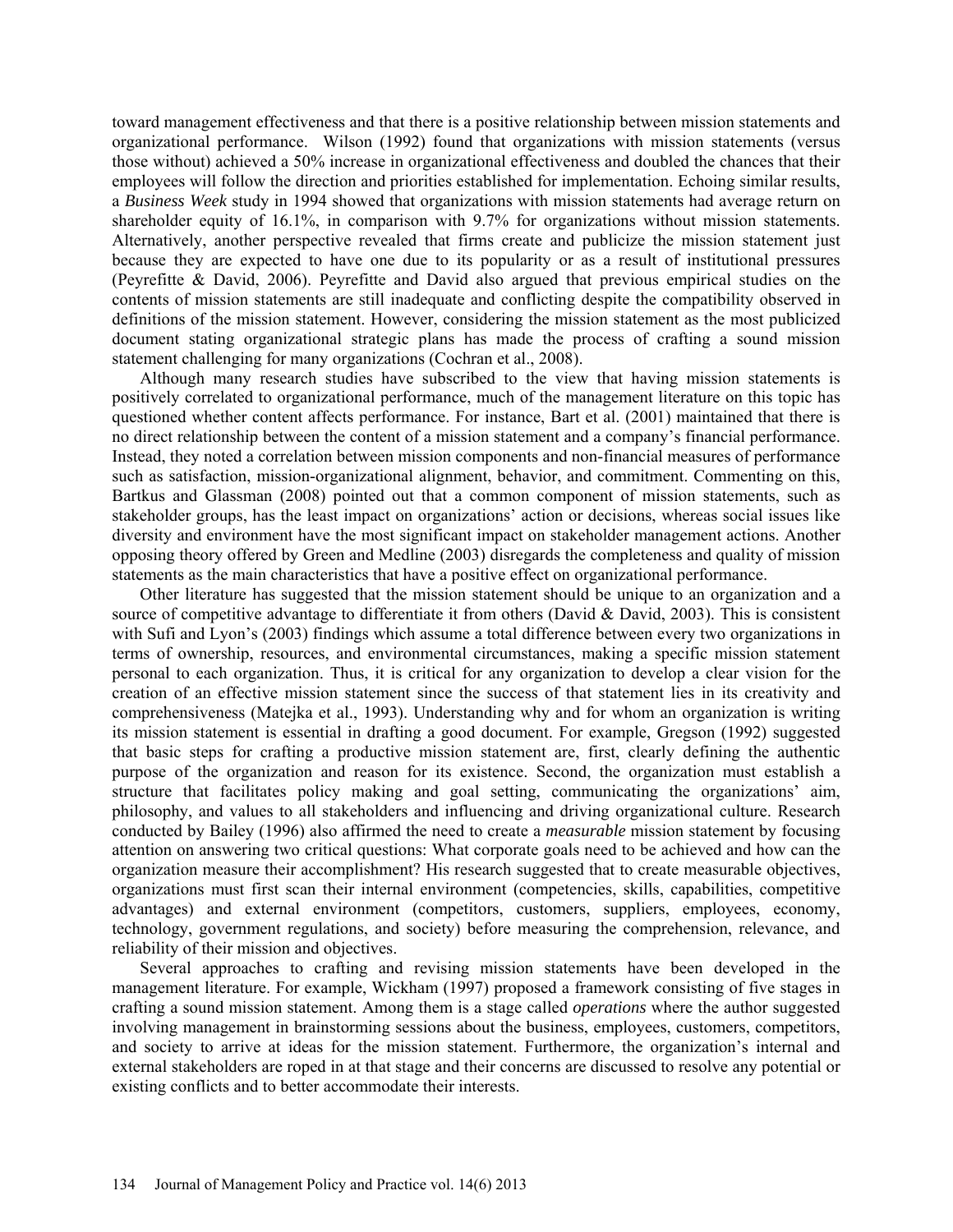Similarly, Cochran et al. (2008) suggested another framework for developing an effective mission statement based on four stages of analysis: orientation, components, communication, and applicability analyses. In their research to examine and identify the nine components of the mission statement, Peyrefitte and David (2006) concluded that some firms are confronted with institutional forces or demands which in turn stimulate mission statement content. Thus, they suggested that mission statement components are similar across industries and within industries. However, Pearce (1982) showed that three elements of a mission statement are vital for inclusion: product or service, market, and technology. The study revealed that a firm's mission statement should indicate its aim toward survival and continuity as a going concern. Furthermore, according to the author, the company's philosophy or creed statement is a significant source for developing the mission statement. On the other hand, Pearce and David (1987) argued that successfully performing firms have *comprehensive* mission statements containing nine essential components, as follows: specification of target customers and markets, identification of principal products and/or services, identification of geographic domain (i.e., where the company competes), identification of core technology used, expression of commitment to growth, survival, and profitability, specification of key elements of the company philosophy (i.e., its basic beliefs, values, aspirations, philosophical priorities), identification of the company's self-concept (i.e., the firm's view of itself and its competitive strengths), and identification of the firm's desired public image.

David & David (2003) stated that a mission statement should not be too lengthy or too short, should not contain numbers or percentages, and should not contain goals or strategies as they will create distractions for the reader. Furthermore, the study emphasized the importance of amending the mission statement to allow it to encompass all the essential elements. To keep the mission statement relevant and realistic, any parts of the statement that conflict with reality should be removed, and the *SMART* rule should be applied to keep the mission statement Specific, Measurable, Attainable, Relevant, and Trackable. On the other hand, Stone (1996) specified seven main characteristics for a successful mission statement: clearly articulated, relevant, current, written in a positive/inspiring tone, unique to the organization, enduring, and, finally, adapted to the target audience.

Pearce and David (1987) concluded that mission statements of higher performing large companies are more comprehensive than those of less successful firms. However, commenting on this, O'Gorman and Doran (1999) found that the mission statements of high-growth companies did not include the eight desired components suggested by Pearce and David (1987) when compared to low-performing firms. Hence, the comprehensiveness of the mission statement does not correlate to small and medium-sized enterprises' (SMEs') performance and the contradiction between the two studies may be due to many underlying reasons, as argued by O'Gorman and Doran (1999).

[Green a](javascript:void(0);)nd [Medlin'](javascript:void(0);)s (2003) study showed no positive relationship between an organization's performance and its mission statement, despite the findings that some specific characteristics of a mission statement may be selectively related to higher levels of performance. On the other hand, Bart et al. (2001) investigated the relationship between mission rationales and content and argued that the purpose of a mission statement is driven by its content. The researchers defined two motives leading to the creation of mission statements. First, there is no reason for mission creation; it simply results from a need. Second, mission creation is anchored to clear motives. However, the study findings supported the second view and stated that how clear managers are about their motives in creating a mission statement ultimately determines the statement's final composition (i.e., the ends and means specified in the mission).

Bartkus and Glassman (2008) questioned the notion of practicing what is declared in companies' mission statement regarding various stakeholders. Commenting on this, Verma (2010) revealed the importance of the theory of reasoned action (TRA). With this theory in mind, he proposed rational thinking when writing a mission statement because mission statement ingredients are essential in influencing employee behavior.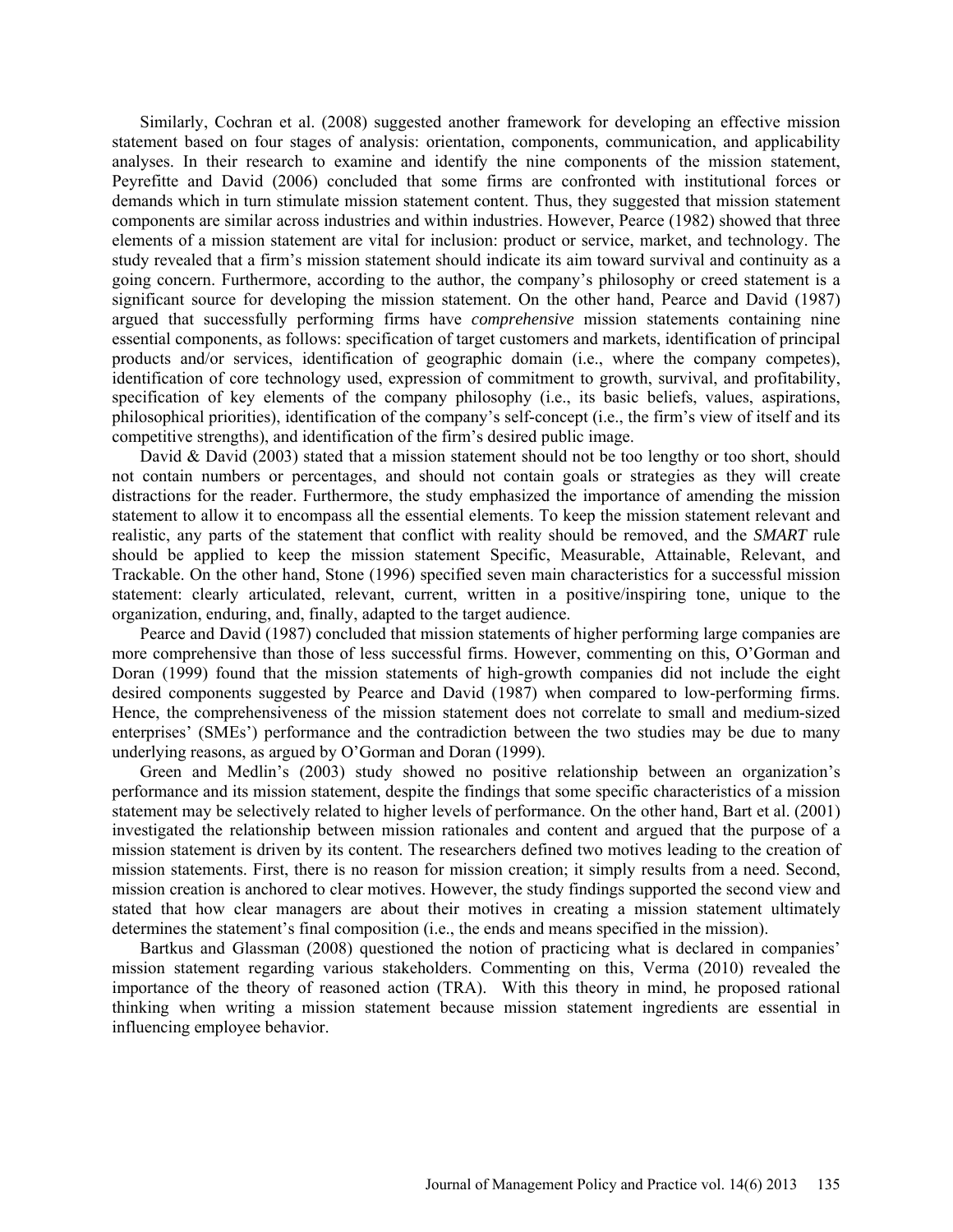#### **METHODOLOGY**

The sample was drawn from 45 firms listed in the Muscat Securities Market (MSM) and was categorized on the basis of industry type. Using publicly quoted corporations facilitated access to detailed corporate information, which was important for this research.

The model applied in this research tested how mission statements are crafted and communicated. The contents of such statements were reviewed and ranked using Pearce and David's (1987) model that employs nine components in assessing a mission statement. To record the overall score of components in each group, three scores were independently placed to examine each document and assign values where 0 means the statement does not include the component, 1 means the statement includes the component in vague terms, and 2 means the component is clearly expressed in the statement text. Weighted average score was used to compare a company's mission statement with that of its peers in the same industry.

In contrast, the communication analysis focused on measuring connotative meaning of selected mission statements as part of the content analysis for developing such statements. Therefore, the Fog index was used to measure the readability level of each mission statement for companies in each sector individually; then the average score was taken per group communication analysis with applied denotative and connotative meanings. The Fog index is commonly used to confirm that text can be read easily by the intended audience (Liu, 2013; Bargate, 2012; Hatcher & Colter, 2007).

Corporate websites were the core instrument employed for data collection in this study. Selected companies were categorized into seven groups based on industry type, as described below:

- Financial service (including banking and purely finance companies)
- Food and beverages
- **Industrial manufacturing**
- General investments
- Mining, metal, oil and gas (non-renewable natural resources)
- Utilities (power, telecom, billing services)
- Infrastructure and human services (education, healthcare, transport)

#### **ANALYSIS AND DISCUSSION**

Table-2 (Appendix) summarizes the results of all the 45 companies. As indicated by the assigned three ratings, financial service companies scored higher than the other six industries on four of the nine recommended components of the mission statement. Financial service firms had a higher overall average score on coverage of components than the other six industry types, and they were more likely than other industries to include the four components of *customers*, *philosophy*, *public image*, and *employees*.

However, note that the average score of the highest rated industry is a mere 0.9841. While a 1 average would denote minimal (vague) inclusion of the respective component, financial service firms scored less than 0.5555 on one component only. This suggests that the mission statement of the majority of the firms operating in the financial service sector includes eight of the nine components. Overall, even though their statements were the best compared to the other six industry groups, financial service firms have not done a good job in specifying the geographic boundaries of their operations. They scored the lowest among the seven groups tested on this particular component and this is consistent with the average score on the component of *customer* representing vague terms. Targeting customers without clear, implemented segmentation strategies results in financial service firms in Oman neglecting the importance of providing specific descriptions to their target customers and considering geographic factors to segment any niche customer groups when crafting their mission statements.

Food and beverage firms, with an average of 0.9505, ranked next to financial service firms but had the highest score for the *geographic markets* component among the eight industry groups. They also scored 1.8888 on the philosophy component, which means an extraordinary consideration of their values, ethics, and beliefs. However, they were not maintaining a good track record on *technology* and *concern*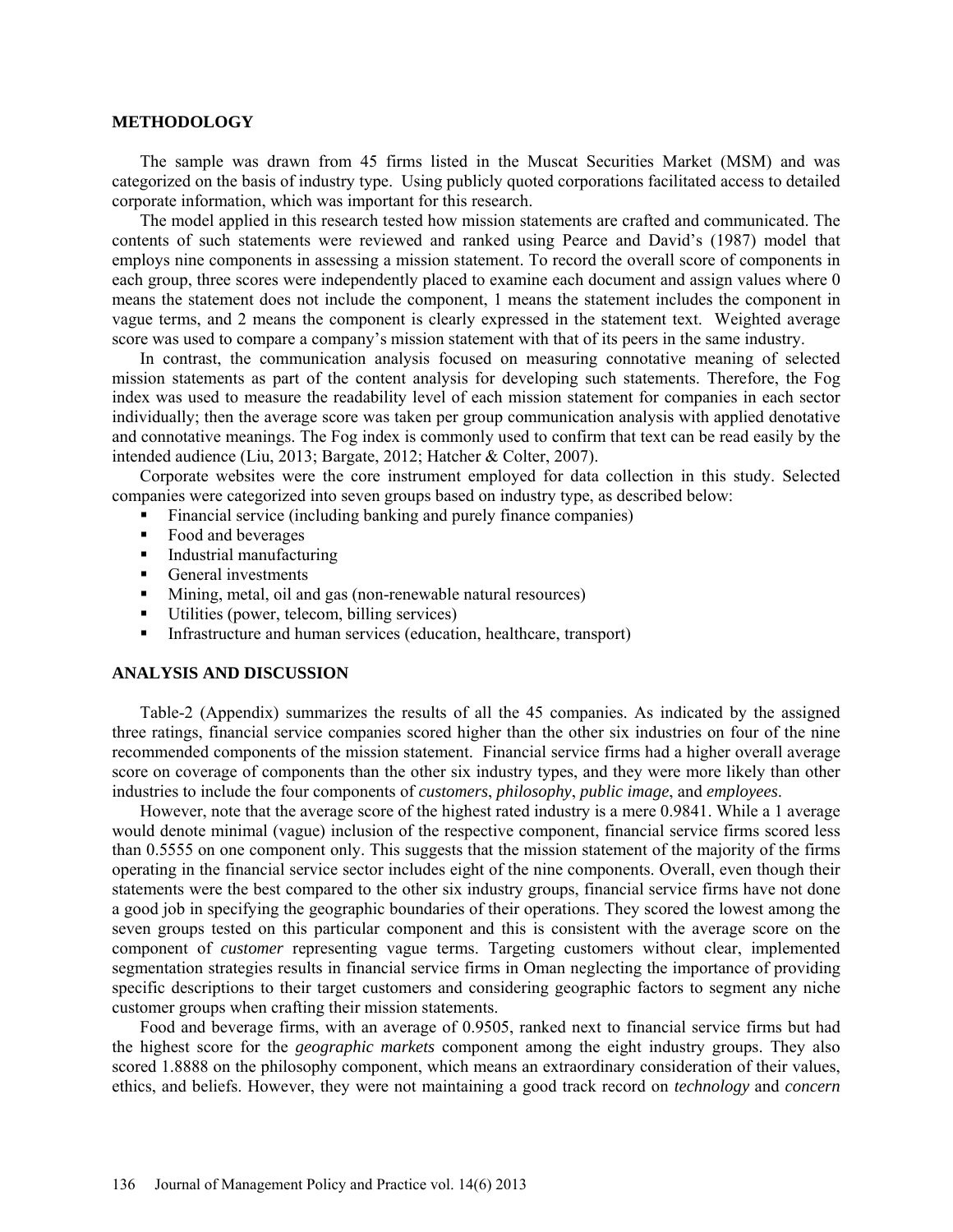*for growth/survival,* with scores of 0.3333 and 0.4444, respectively. This finding raises question marks on research and development (R&D) strategies in this industry that is quite mature.

The general investment industry group maintained a score of 1.4 on four components, of which three had the highest scores in the seven tested groups. Those three components were *product/service*, *distinctive competence*, and *concern for survival/growth*. It should not be unusual for the sample companies in this particular group to achieve a remarkable score on the component *concern for growth/survival* as the nature of this industry is based on market expectations and projected return on invested resources. However, these companies did not include the *technology* and *employees* components in their statements. Note that the average value scores among investment firms were all above 0.5555 in all but two components, which indicates that mission statements of firms belonging to that group are satisfactory overall.

With an overall average value score of 0.8666, natural resources firms did slightly worse than general investment firms. *Customers* and *geographic market* components rest at the bottom of the ranked scores for this group with values of 0.4 and 0.6, respectively. In contrast, the group had the highest score among all the groups in the *technology* component. Furthermore, seven of the nine components in their mission statements scored not less than 0.8, meaning that the sample firms in that group occupy a median position among the other six groups.

Firms operating in the industrial manufacturing sector scored well in three components: *product/service, philosophy,* and *public image*. In contrast, the other six components received scores less than 0.716, which is the group's overall average score value, revealing a relatively poor inclusion of the nine components in mission statements for the sample firms in that group. Firms grouped in healthcare, education, and transport industries had a slightly lower overall average score than those in the industrial manufacturing group. It is important to point out that statements of firms in this sector had the highest score for the *inclusion of employees* among the seven groups. On the other hand, firms in the above group were not doing well at all in considering *technology* or *concern for growth/survival*.

Utilities, scoring just 0.5555 overall, had the fewest comprehensive mission statements among the seven industry groups sampled in this study. They scored less than 0.5555 in five components out of the nine recommended, suggesting that mission statements of most of the sample utilities firms did not include the following components: *technology, customers, product/service, geographic market,* and *distinctive competence*. However, the average value scores among all utilities firms ranged from 0.8 to 1.2 on the other four components, which indicates that utilities mission statements are weak overall.

The second part of the analysis discusses the outcome of the Fog index used to measure the readability level for mission statements of the sample companies in the seven industry groups. Table 4 (Appendix) summarizes the Fog index for sample firms in each industry group and provides the average value for that index per group.

The Fog index scores for the sample firms in the financial service group lie outside the ideal score of 7 to 8. Four companies scored below 7 while the other two scored above 12, suggesting that the level of readability for mission statements in this group is either very low or very difficult. However, the overall average value of the Fog index for financial service firms is 8.435, which represents a good readability level.

Firms operating in the food and beverage sectors had an ideal score on the Fog index on average and 10.4 as the maximum score recorded for sample firms in this group. This requires an education level of 7.4 years, on average, for a specific reader to fully understand the language used to craft mission statements for food and beverage companies. The utilities industry group and the metal, mining, and oil and gas group fell in the same category as the food and beverage group, with average Fog index values of 7.7 and 8.6 each.

Only one firm in the investment industry group scored near the ideal range on the Fog index, while others deviated up and down that range. However, the overall average value for all firms in that sample fit slightly above the ideal range, with a score of 8.96, revealing a good readability level on average for the mission statements. In contrast, the overall average score on the Fog index for companies in both the industrial manufacturing group and the group containing firms operating in the healthcare, education, and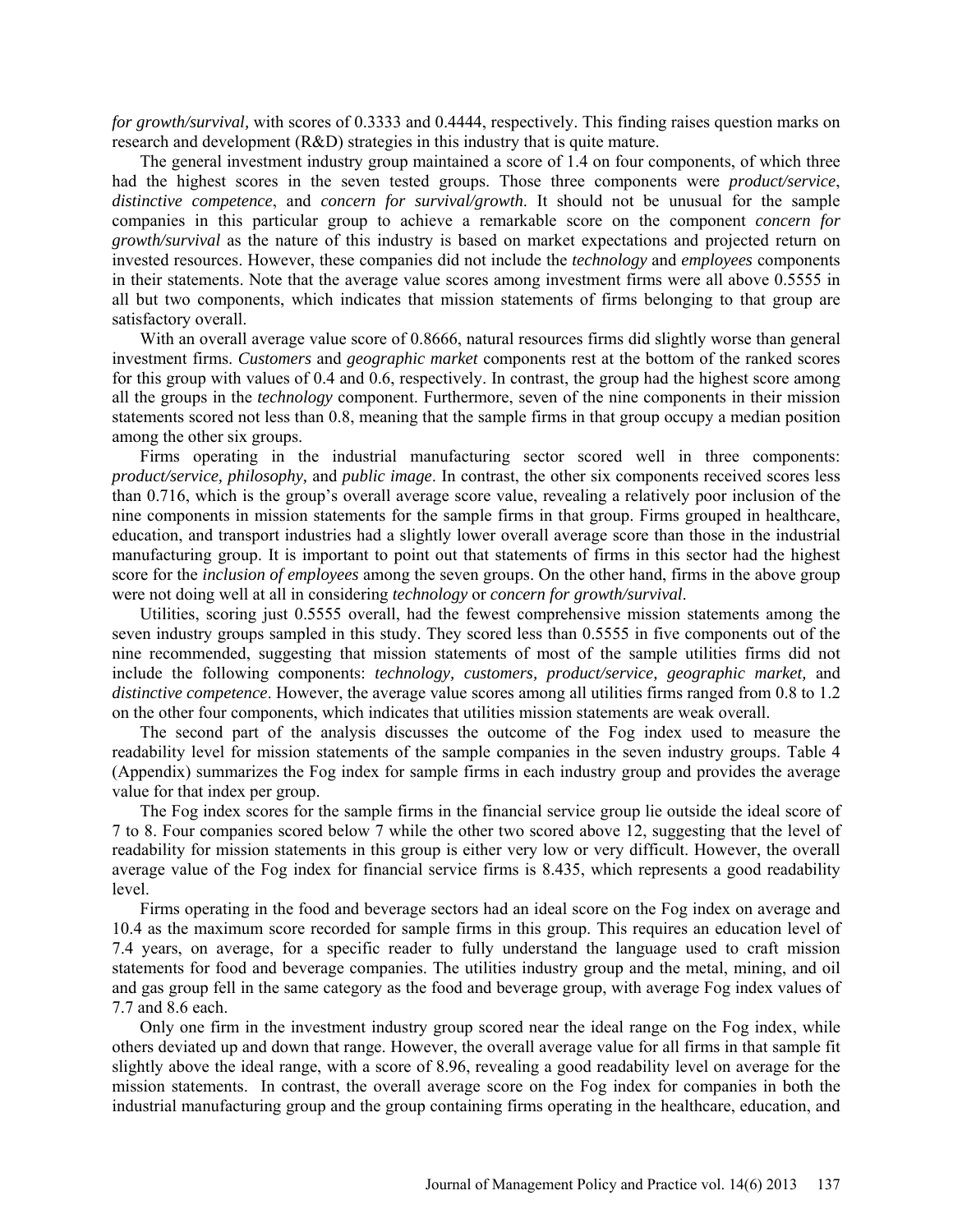transport sectors were 10.5 and 11, respectively. This reflects that mission statements for companies in these two groups are hard for most people to understand, thus implying a need to edit those statements.

#### **CONCLUSION**

A properly designed mission statement that comprises all the components discussed in this study has the potential to become one of the most important strategic tools for a firm in achieving its goals. This study investigated components of mission statements of 45 companies in Oman and measured their readability level. The sample firms in our study generally did not include needed components in their mission statements.

The one component the sample firms most often included was *philosophy*. This finding is positive as it suggests that companies use their mission statements to express their values, beliefs, and business ethics to stakeholders. However, the analysis revealed that the component of *product/service* is the only other component included, which means that the companies studied basically did not include the other seven components: *technology, geographic market, employees, distinctive competence, concerns for growth/survival, public image,* and *customers*. Actually, this is a disturbing finding since constituencies or stakeholders gain no insight into the firms from reading their mission statements. The study found that the component of *technology* received the lowest rating of all components, as indicated by the 0.3888 average rating. This finding shed light on the importance of assessing levels of technology employment in the strategic planning of key industries forming the backbone of the Omani private sector.

A medium readability index was recorded for mission statements of companies working in the financial service, food and beverage, general investment, utilities, and natural resources sectors. Their average readership ranged from 7.5 to 9, indicating a clear and concise writing style. On the other hand, mission statements for sample companies in industrial manufacturing, healthcare, education, and transport had an exceptionally high readability index exceeding 10.5. This high score implies the need to review and rewrite the mission statements by reducing sentence length and the use of multiple-syllable words.

#### **PRACTICAL IMPLICATIONS**

The results discussed in this paper offer practitioners insightful guidance for drafting mission statements. To begin with, rational mission statements must contain components that address the interests of both internal and external stakeholders. The overall lack of completeness in mission statements reported among the sample firms in this research may serve to alert and caution planners in those business sectors to improve their documents. The modification process implies forming a facilitator team or special committee that is fully aware of the organization's business model, strategic objectives, the market structure, and all other general aspects affecting the business environment. Such a process is expected to enhance the effectiveness of communication and commitment among employees' at all organizational levels. Finally, regarding the readability of the mission statement, which is obtained through the Fog index, the mission statement committee should involve managers in evaluating mission statements so that words that describe the feelings of management can be incorporated in the statements.

Sample firms studied in this research were grouped using a broad definition of industries where wide gray areas may exist between firms gathered in single sectors for the sake of having groups of logical sizes. It is still not clear-cut that a group of five sample firms from indirectly related industries can provide consistent indicators applicable to all industries forming a particular business cluster. Therefore, additional evidence on the industry classification developed in this study is required to further substantiate these results.

Moreover, mission statements of the sample firms were quoted directly from corporate websites without being edited; as a result, the study may also include documents such as vision statements. Additionally, the number of words in the mission statements of the sample companies is far below the 100 words used on average to test the readability level with the Fog index. We encourage further research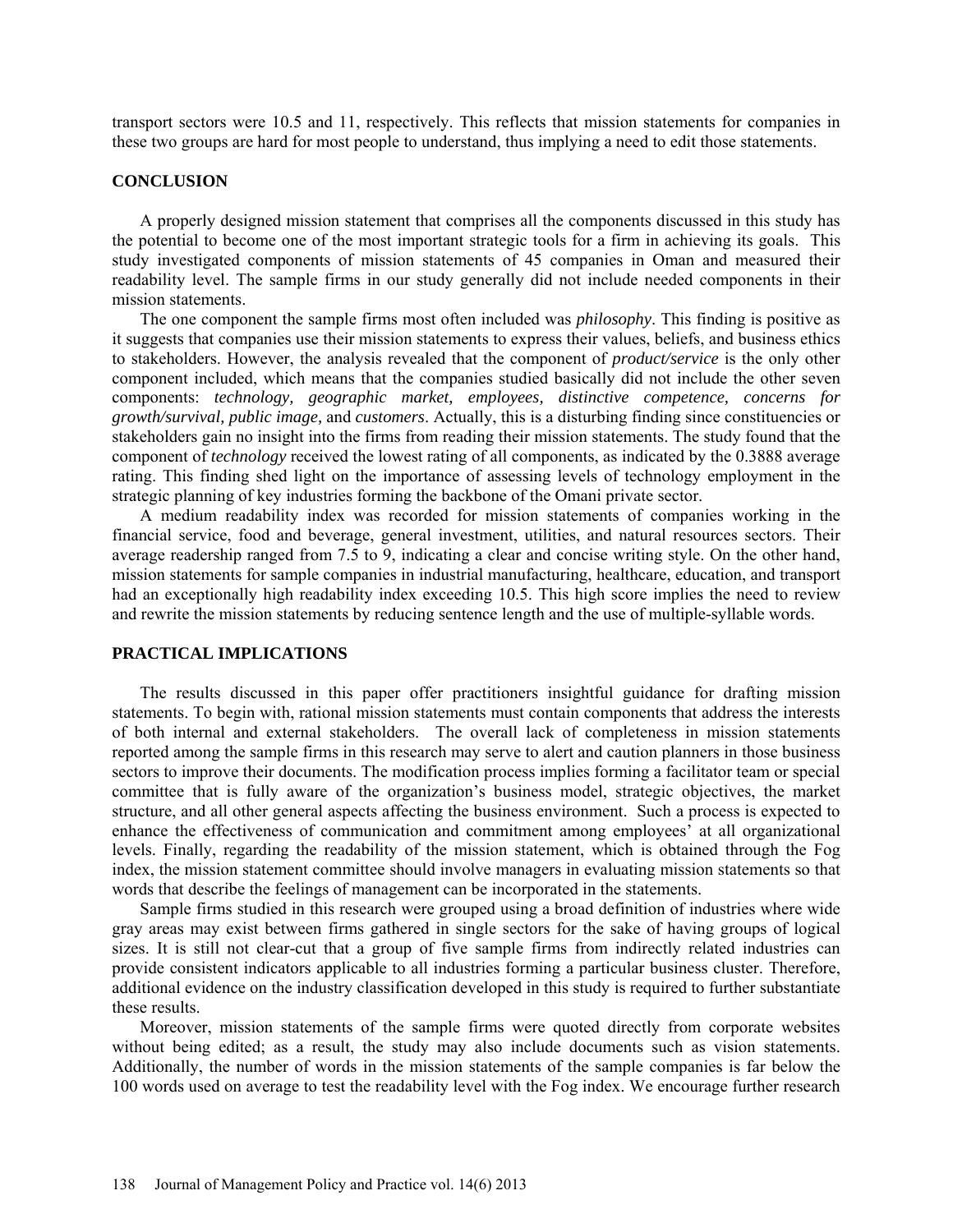that fills identified gaps in this research that will also include new components that may be needed in the 21st century.

### **REFERENCES**

Abell, D. F. (1980). *Defining the Business: The Starting Point of Strategic Planning*. Englewood Cliffs, New Jersey: Prentice-Hall.

Atril, P., Omran, M., & Pointon, J. (2005). Company mission statements and financial performance, *Corporate Ownership & Control*, 2, (3), 28-35.

Bailey, J. A. (1996). Measuring your mission. *Management Accounting*, 44, (3), 44–47.

Bargate, K. (2012). The readability of Managerial Accounting and Financial Management textbooks. *[Meditari Accountancy Research](http://ezproxy.squ.edu.om:2062/abicomplete/pubidlinkhandler/sng/pubtitle/Meditari+Accountancy+Research/$N/1386336/DocView/1031184406/abstract/13D88D15166348FF640/2?accountid=27575)*, [20, \(1\),](http://ezproxy.squ.edu.om:2062/abicomplete/indexingvolumeissuelinkhandler/1386336/Meditari+Accountancy+Research/02012Y01Y01$232012$3b++Vol.+20+$281$29/20/1?accountid=27575) 4-20.

Bart, C., & Baetz, M. (1998). The Relationship Between Mission Statements and Firm Performance: An Exploratory Study. *Journal of Management Studies*, 36, (6), 823–853.

Bart, C., & Bontis, N. (2003). Distinguishing between the board and management in company mission: Implications for corporate governance. *Journal of Intellectual Capital*, 4, (3), 361-81.

Bart, C. K., Bontis, N., & Taggar, S. (2001). A model of the impact of mission statements on firm performance. *Management Decision*, 39, (1), 19-35.

Bartkus, B. R., & Glassman, M. (2008). Do Firms Practice What They Preach? The Relationship Between Mission Statements and Stakeholder Management. *Journal of Business Ethics*, 83, (2), 207-216.

Campbell, A., & Yeung, S. (1991). Creating a Sense of Mission, *Long Range Planning*, 24, (4), 10-20.

Cochran, D. S., David, F. R., & Gibson, C. K. (2008). A Framework for Developing an Effective Mission Statement. *Journal of Business Str*ategies, 25, (2), 27-29.

Collins, J. C., & Porras, J. I. (1996). Building Your Company's Vision, *Harvard Business Review*, September-October, 131-143.

David, F. R. (2005). *Strategic Management,* 10th edition. USA: Pearson Prentice Hall.

David, F. R., & David, F. R. (2003). It's time to redraft your mission statement. *The Journal of Business Strategy*, 24, (1), 11-14.

Drucker, 1974. *Management: Tasks, Responsibilities*, and Practices, New York: Harper & Row.

Freeman, R. E., & Gilbert, D. (1988). *Corporate Strategy and the Search for Ethics*, Englewood Cliffs, New Jersey; Prentice-Hall.

Green Jr, K. W., & Medlin, B. (2003). The strategic planning process: the link between mission statement and organizational performance. *Academy of Strategic Management Journal*, 2, (1), 23-32.

[G](http://ezproxy.squ.edu.om:2062/abicomplete/indexingvolumeissuelinkhandler/1386336/Meditari+Accountancy+Research/02012Y01Y01$232012$3b++Vol.+20+$281$29/20/1?accountid=27575)regson, K. (1992). Establishing a productivity mission. *Work Study*, 41, (6), 19-23.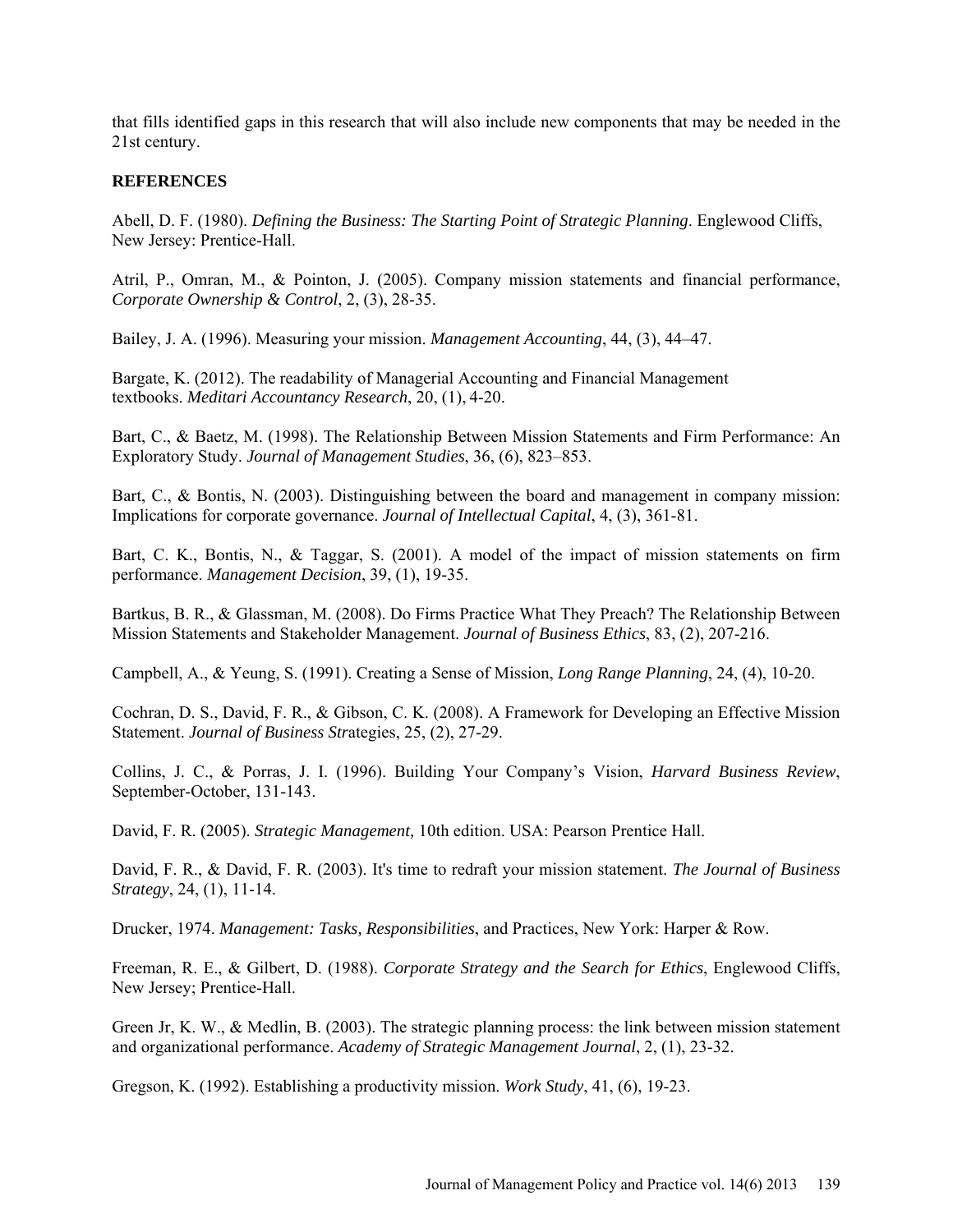Hatcher, T., & Colton, S. (2007). Using the internet to improve HRD research: The case of the webbased Delphi research technique to achieve content validity of an HRD-oriented measurement. *[Journal of](http://ezproxy.squ.edu.om:2062/abicomplete/pubidlinkhandler/sng/pubtitle/Journal+of+European+Industrial+Training/$N/37218/Results/215387586/$B/13D88D15166348FF640/3?accountid=27575)  [European Industrial Training](http://ezproxy.squ.edu.om:2062/abicomplete/pubidlinkhandler/sng/pubtitle/Journal+of+European+Industrial+Training/$N/37218/Results/215387586/$B/13D88D15166348FF640/3?accountid=27575)*[, 31, \(7\),](http://ezproxy.squ.edu.om:2062/abicomplete/pubidlinkhandler/sng/pubtitle/Journal+of+European+Industrial+Training/$N/37218/Results/215387586/$B/13D88D15166348FF640/3?accountid=27575) 570-587.

Hill, C. W. L., & Jones, G.R. 2002. *Strategic Management: AN Integrated Approach*, Means Business, New York.

Ireland, R. D., & Hitt, M. A., (1992). Mission Statements: Importance, challenge and Recommendations for Development, *Business Horizons,* 35, (5), 34-42.

King, W. R. & Cleland D. I. 1979. *Strategic Planning and Policy*, New York: Van Nostrand Reinhold Publishing.

Klemm, M., Sanderson, S., & Luffman, G., (1991). Mission Statements: Selling Corporate Values to Employees, *Long range Planning*, 24, (3), 73-78.

Liu, C.Z., & Rowe, B.J. (2013). Effect of Audit [Quality on the Readability of Auditor Preferability](http://ezproxy.squ.edu.om:2062/abicomplete/docview/1315137189/13D88D15166348FF640/1?accountid=27575)  [Letters: An Empirical Study.](http://ezproxy.squ.edu.om:2062/abicomplete/docview/1315137189/13D88D15166348FF640/1?accountid=27575) *International Journal of Management*, 30, (1), 160-167.

Matejka, K., Kurke, L. B., & Gregory, B. (1993). Mission impossible? Designing a great mission statement to ignite your plans. *Management Decision*, 31, (4), 34-37.

McGinnis, V. (1981). The Mission Statement: A Key Step in Strategic Planning, *Business*, 31(6), Nov-Dec, 39-43.

Miller. A., & Dess, G. G., (1996). *Strategic Management*, 2nd ed., New York: McGraw Hill,.

Mullane, J. V. (2002). The mission statement is a strategic tool: When used properly. *Management Decision*, 40, (5), 448-455.

O'Gorman, C., & Doran, R. (1999). Mission statements in small and medium-sized businesses. *Journal of Small Business Management*, 37, (4), 59-66.

Pearce II, J. A. (1982). The Company Mission As a Strategic Tool. *Sloan Management Review*, 23, (3), 15-24.

Pearce, J. A., & David, F. R. (1987). Corporate Mission statements: the Bottom Line, *Academy of Management executive*, 1, (2), 109-116.

Peyrefitte, J., & David, F. R. (2006). A content analysis of the mission statements of United States firms in four industries. *International Journal of Management*, 23, (2), 296–301.

Piercy, N. & Morgon, N. (1994). Mission analysis: An operational approach, *Journal of General Management*, 19, (3), 1-19.

Rarick, C.A., & Vitton, J. (1995). Mission Statements Market Cents, *Journal of Business Strategy*, 16, (1), 11-12.

Steiner, G. 1979. *Strategic Planning: What Every Manager Must Know*. New York: The Free Press.

[Stone, R. A. \(1996\). Mission statements revisited.](http://ezproxy.squ.edu.om:2062/abicomplete/indexingvolumeissuelinkhandler/37218/Journal+of+European+Industrial+Training/02007Y08Y31$232007$3b++Vol.+31+$287$29/31/7?accountid=27575) *S.A.M. Advanced Management Journal*, 61, (1), 31-38.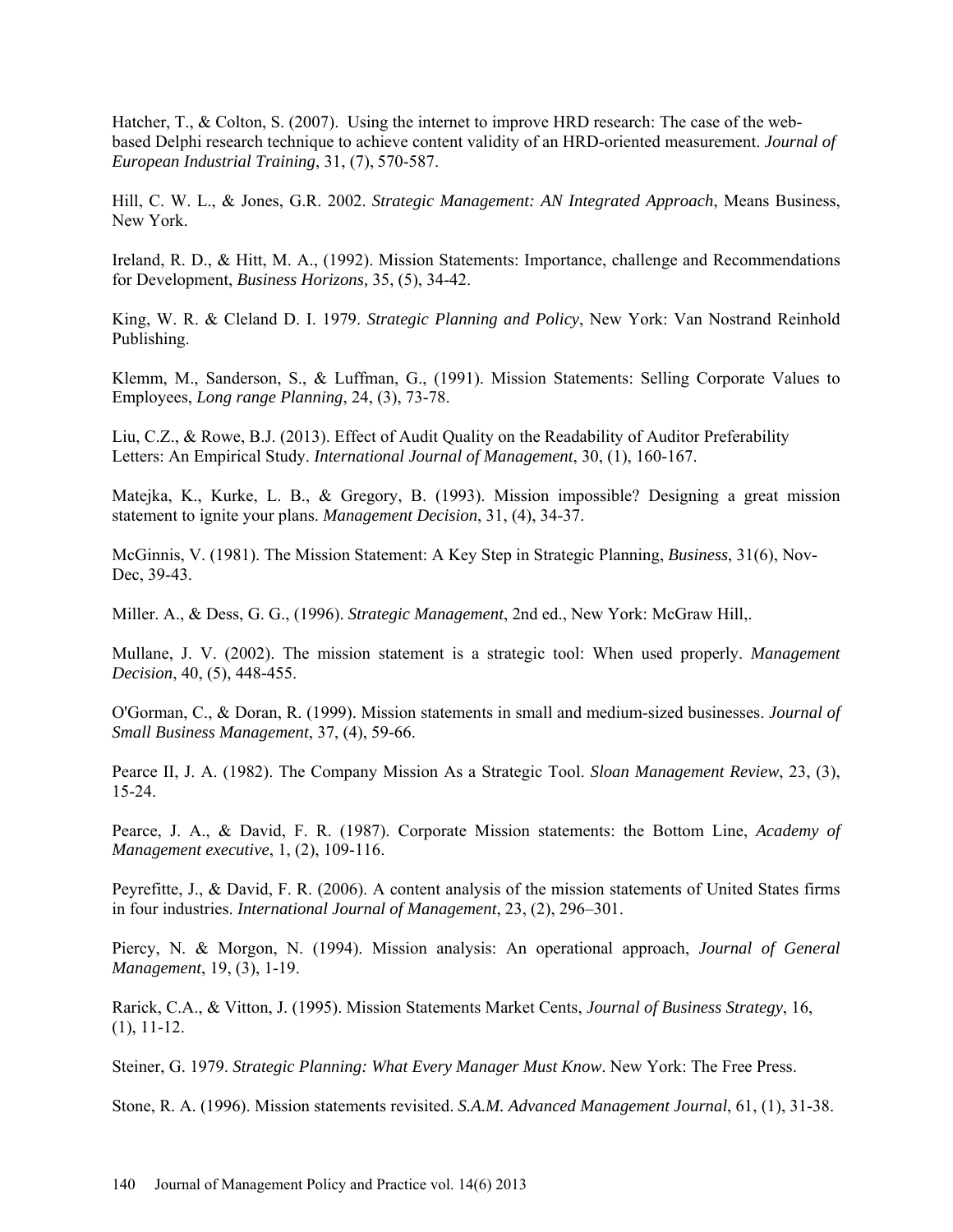Sufi, T., & Lyons, H. (2003). Mission statements exposed. *International Journal of Contemporary Hospitality Management* , 15, (5), 255-262.

Thompson, A. A., & Strickland, A. J. 2003. *Strategic Management: Concepts and Cases*, New York: McGraw-Hill.

[Vandijck, D.](http://www.ncbi.nlm.nih.gov/pubmed?term=Vandijck%20D%5BAuthor%5D&cauthor=true&cauthor_uid=17352695), [Desmidt. S.](http://www.ncbi.nlm.nih.gov/pubmed?term=Desmidt%20S%5BAuthor%5D&cauthor=true&cauthor_uid=17352695), & [Buelens M.](http://www.ncbi.nlm.nih.gov/pubmed?term=Buelens%20M%5BAuthor%5D&cauthor=true&cauthor_uid=17352695) (2007). Relevance of mission statements in Flemish not-forprofit healthcare organizations. *Journal of Nursing Management*, 15, (2), 131-41.

Verma, H. V. (2010). Mission statements-a study of intent and influence. *Journal of Services Research*, 9, (2), 153-172.

Waddock, S. A., & Graves, S. B. (1997). The Corporate Social Performance – Financial Performance Link, *Strategic Management Journal,* 18, (4), 303 - 319.

Want, J. H. (1986). Corporate Mission, *Management Review*, August, 75, (1), 46-50.

Wickham, P. A. (1997). Developing a mission for an entrepreneurial venture. *Management Decision* , 35,  $(5)$ ,  $373 - 381$ .

Wilson, I. (1992). Realizing the Power of Strategic Vision, *Long Range Planning*, 25, (5), 18-28.

### **APPENDIX**

|   | Nine Components of       |               |               | Company Name    |                   |                 |                |               |  |  |
|---|--------------------------|---------------|---------------|-----------------|-------------------|-----------------|----------------|---------------|--|--|
|   | <b>Mission Statement</b> | <b>BANK</b>   | OMAN INTL.    | <b>NATIONAL</b> | <b>UNITED</b>     | <b>NATIONAL</b> | <b>MUSCAT</b>  | Average Score |  |  |
|   |                          | <b>MUSCAT</b> | <b>BANK</b>   | <b>BANK OF</b>  | <b>FINANCE</b>    | <b>FINANCE</b>  | <b>FINANCE</b> |               |  |  |
|   |                          |               |               | <b>OMAN</b>     |                   |                 |                |               |  |  |
|   | Customers                |               |               |                 | $\overline{2}$    |                 | $\Omega$       |               |  |  |
| 2 | Product/ Services        | $\theta$      | ◠             |                 | $\mathcal{L}$     | $\Omega$        | ◠              | 1.1666        |  |  |
| 3 | Geographic Market        | $\theta$      |               |                 |                   | 0               |                | 0.1666        |  |  |
| 4 | Technology               | $\theta$      |               | C               | $\theta$          | $\theta$        | ⌒              | 0.8333        |  |  |
| 5 | Philosophy               |               | $\mathcal{L}$ | 2               | $\mathfrak{D}$    | ◠               |                | 1.6666        |  |  |
| 6 | Public Image             |               | ◠             | ↑               |                   | ↷               |                | 1.1666        |  |  |
|   | Employees                | $\theta$      |               | ↑               | $\mathbf{\hat{}}$ | ◠               |                |               |  |  |
| 8 | Distinctive              | $\theta$      | C             | $\overline{2}$  |                   |                 |                |               |  |  |
|   | Competence               |               |               |                 |                   |                 |                |               |  |  |
| 9 | Concern for              |               | $\theta$      | $\Omega$        | $\overline{c}$    | $\mathcal{D}$   | $\Omega$       | 0.8333        |  |  |
|   | Growth/ Survival         |               |               |                 |                   |                 |                |               |  |  |
|   | <b>Total Score</b>       | $\mathbf{a}$  | 11            | 12              |                   | 10              | 6              |               |  |  |

#### **Table-2. Content Analysis of Mission Statements - Sector wise Financial Services Sector**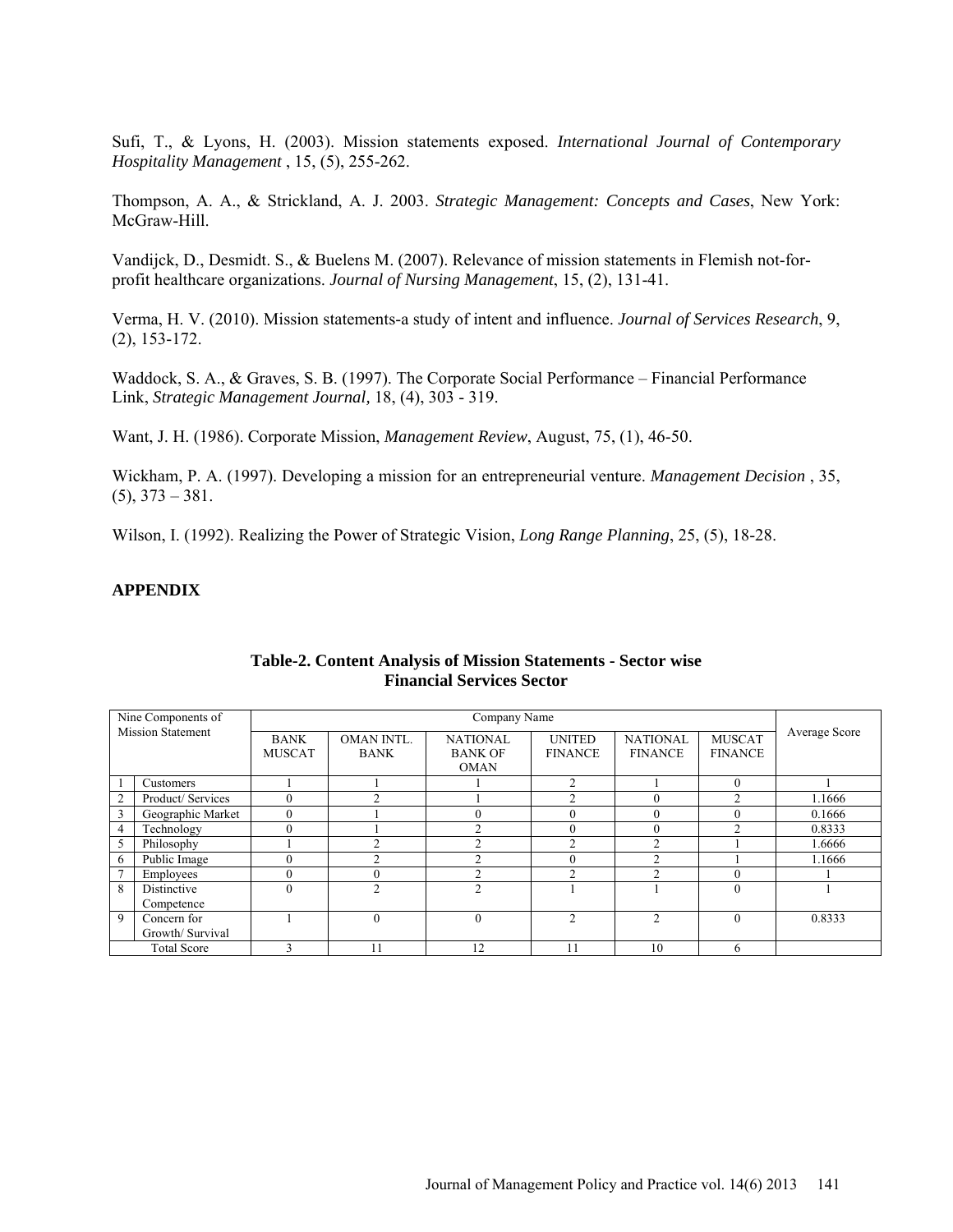# **Food & Beverage Sector**

|                | Nine Components of<br><b>Mission Statement</b>                                                                                                                                                                                                                                                                                                                                                         | Company Name   |                                                                                                                                  |                |                |              |              |                |                                |                |        |  |
|----------------|--------------------------------------------------------------------------------------------------------------------------------------------------------------------------------------------------------------------------------------------------------------------------------------------------------------------------------------------------------------------------------------------------------|----------------|----------------------------------------------------------------------------------------------------------------------------------|----------------|----------------|--------------|--------------|----------------|--------------------------------|----------------|--------|--|
|                | <b>GULF</b><br><b>ASAFFA</b><br><b>DHOFAR</b><br><b>DHOFAR</b><br><b>OMAN</b><br><b>NATL</b><br><b>OMAN</b><br><b>OMAN</b><br><b>SALALAH</b><br><b>FOOD</b><br><b>MUSHROOM</b><br><b>CATTLE</b><br>INTL.<br><b>BISCUIT</b><br><b>FISHERIES</b><br><b>REFRESH</b><br><b>MILLS</b><br><b>BEVERAGE</b><br><b>FEED</b><br><b>FOODS</b><br>IND.<br>& FOOD<br><b>PRODUCTS</b><br><b>MENT</b><br><b>STUFF</b> |                |                                                                                                                                  |                |                |              |              |                | <b>AVERAGE</b><br><b>SCORE</b> |                |        |  |
|                | Customers                                                                                                                                                                                                                                                                                                                                                                                              |                | 2                                                                                                                                |                | $\overline{2}$ | $\mathbf{0}$ |              | $\mathbf{0}$   |                                | $\mathbf{0}$   | 0.8888 |  |
| 2              | Product/ Services                                                                                                                                                                                                                                                                                                                                                                                      |                | 2                                                                                                                                | $\overline{2}$ | $\overline{2}$ | $\mathbf{0}$ | $\mathbf{0}$ |                | $\Omega$                       | 2              | 1.1111 |  |
| 3              | Geographic<br>Market                                                                                                                                                                                                                                                                                                                                                                                   | $\overline{2}$ | 2                                                                                                                                | $\mathbf{0}$   | $\overline{2}$ | $\theta$     | 2            | $\mathbf{0}$   | $\Omega$                       | $\theta$       | 0.8888 |  |
| $\overline{4}$ | Technology                                                                                                                                                                                                                                                                                                                                                                                             | $\mathbf{0}$   | $\mathbf{0}$                                                                                                                     | $\theta$       | $\mathbf{0}$   | $\theta$     | 2            | $\mathbf{0}$   |                                | $\mathbf{0}$   | 0.3333 |  |
| 5              | Philosophy                                                                                                                                                                                                                                                                                                                                                                                             | $\overline{2}$ | $\overline{2}$                                                                                                                   | $\overline{2}$ | $\overline{2}$ |              | 2            | $\overline{2}$ | $\overline{2}$                 | $\overline{2}$ | 1.8888 |  |
| 6              | Public Image                                                                                                                                                                                                                                                                                                                                                                                           | $\overline{2}$ | $\overline{2}$                                                                                                                   |                | $\overline{2}$ | $\mathbf{0}$ | $\theta$     |                | $\overline{2}$                 | $\Omega$       | 1.1111 |  |
| $\overline{7}$ | Employees                                                                                                                                                                                                                                                                                                                                                                                              | $\mathbf{0}$   | $\theta$                                                                                                                         | $\mathbf{0}$   | $\overline{2}$ | $\mathbf{0}$ | 2            | $\mathbf{0}$   | $\overline{2}$                 |                | 0.7777 |  |
| 8              | Distinctive<br>Competence                                                                                                                                                                                                                                                                                                                                                                              |                |                                                                                                                                  |                | $\overline{2}$ | $\theta$     | 2            |                |                                |                | 1.1111 |  |
| 9              | Concern for<br>Growth/ Survival                                                                                                                                                                                                                                                                                                                                                                        | $\overline{2}$ | $\overline{c}$<br>$\mathbf{0}$<br>$\mathbf{0}$<br>$\mathbf{0}$<br>$\mathbf{0}$<br>$\theta$<br>$\mathbf{0}$<br>$\Omega$<br>0.4444 |                |                |              |              |                |                                |                |        |  |
|                | <b>Total Score</b>                                                                                                                                                                                                                                                                                                                                                                                     | 11             | 13                                                                                                                               | $\overline{7}$ | 14             |              | 11           | 5              | 9                              | 6              |        |  |

# **Industrial Manufacturing Sector**

|                                            |                                 |                                      |                                              |                              |                                       |                                | Company Name                         |                                                                |                                 |                         |                  |
|--------------------------------------------|---------------------------------|--------------------------------------|----------------------------------------------|------------------------------|---------------------------------------|--------------------------------|--------------------------------------|----------------------------------------------------------------|---------------------------------|-------------------------|------------------|
| Nine Components<br>of Mission<br>Statement |                                 | <b>OMAN</b><br><b>CABLES</b><br>IND. | <b>OMAN</b><br><b>FIBER</b><br><b>OPTICS</b> | <b>OMAN</b><br><b>CEMENT</b> | <b>GULF</b><br><b>PLASTIC</b><br>IND. | <b>RAYSUT</b><br><b>CEMENT</b> | <b>GULF INT.</b><br><b>CHEMICALS</b> | AL JAZEERA<br><b>STEEL</b><br><b>PRODUCT</b><br><b>COMPANY</b> | <b>VOLTAMP</b><br><b>ENERGY</b> | <b>ALHASSAN</b><br>ENG. | Average<br>Score |
|                                            | Customers                       | $\Omega$                             | $\theta$                                     | $\theta$                     | $\theta$                              | $\theta$                       | $\theta$                             | $\theta$                                                       | $\overline{2}$                  | $\overline{c}$          | 0.4444           |
|                                            | Product/ Services               | $\sqrt{ }$                           | $\mathcal{L}$                                | $\theta$                     | $\overline{2}$                        | $\theta$                       | ◠                                    | $\mathcal{L}$                                                  | $\mathcal{D}$                   | $\mathcal{L}$           | 1.333            |
|                                            | Geographic<br>Market            | $\Omega$                             | $\mathcal{L}$                                | $\theta$                     | $\Omega$                              | $\theta$                       | $\Omega$                             |                                                                | $\overline{c}$                  | $\Omega$                | 0.5555           |
| 4                                          | Technology                      |                                      | $\theta$                                     | 2                            | $\theta$                              | $\theta$                       | $\overline{c}$                       | $\theta$                                                       | $\theta$                        | $\theta$                | 0.5555           |
|                                            | Philosophy                      | $\mathfrak{D}$                       | $\mathcal{D}$                                | $\mathfrak{D}$               |                                       | C                              | ↑                                    |                                                                | $\theta$                        | $\theta$                | 1.3333           |
| 6                                          | Public Image                    | $\Omega$                             | $\mathfrak{D}$                               | $\overline{c}$               | $\Omega$                              | $\overline{c}$                 | $\Omega$                             | $\theta$                                                       | $\theta$                        | $\mathfrak{D}$          | 0.8888           |
|                                            | Employees                       |                                      |                                              | $\mathfrak{D}$               | $\theta$                              | $\mathfrak{D}$                 | $\Omega$                             | $\theta$                                                       | $\Omega$                        | $\Omega$                | 0.5555           |
| 8                                          | Distinctive<br>Competence       |                                      | $\Omega$                                     | $\mathfrak{D}$               | $\theta$                              |                                | $\mathcal{L}$                        | $\theta$                                                       | $\theta$                        |                         | 0.6666           |
| $\mathbf Q$                                | Concern for<br>Growth/ Survival | $\Omega$                             | $\theta$                                     |                              | $\theta$                              | $\theta$                       | $\theta$                             | $\theta$                                                       | $\theta$                        | $\theta$                | 0.1111           |
|                                            | <b>Total Score</b>              |                                      | 9                                            |                              | $\mathbf{3}$                          | $\overline{ }$                 | 6                                    | 4                                                              | 6                               | Ξ                       |                  |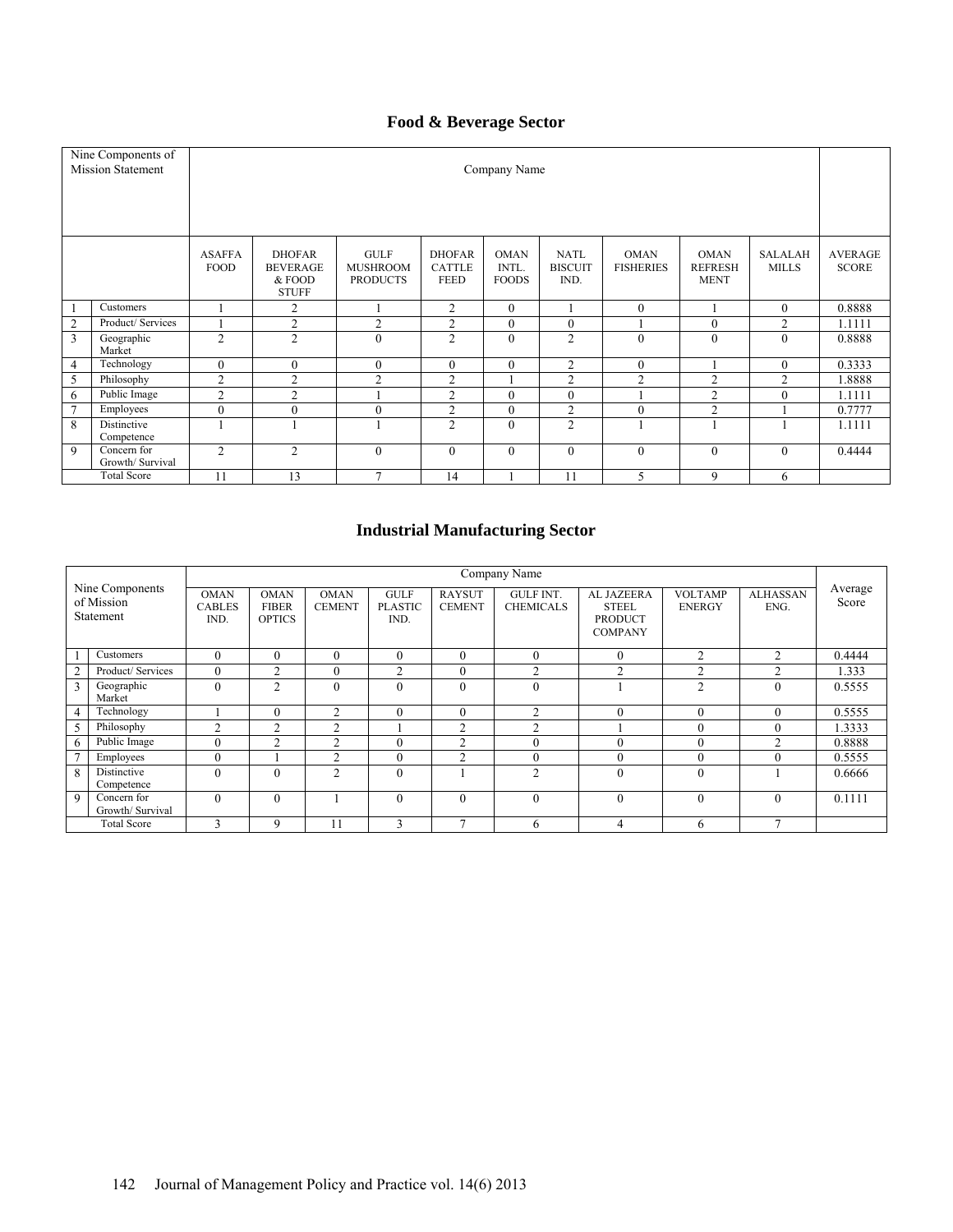| <b>Power &amp; Utilities, Telecom, and Related sectors</b> |  |  |  |  |  |
|------------------------------------------------------------|--|--|--|--|--|
|------------------------------------------------------------|--|--|--|--|--|

|   | Nine Components of Mission |                                   |                              | Company Name             |             |               |               |
|---|----------------------------|-----------------------------------|------------------------------|--------------------------|-------------|---------------|---------------|
|   | <b>Statement</b>           | <b>ACWA POWER</b><br><b>BARKA</b> | <b>SOHAR</b><br><b>POWER</b> | AL KAMIL<br><b>POWER</b> | <b>OIFC</b> | <b>NAWRAS</b> | Average Score |
|   | Customers                  |                                   |                              |                          |             |               | 0.2000        |
| 2 | Product/Services           |                                   |                              |                          |             |               | 1.0000        |
| 3 | Geographic Market          |                                   |                              |                          |             |               | 0.4000        |
| 4 | Technology                 |                                   |                              |                          |             | $\Omega$      | 0.0000        |
| 5 | Philosophy                 |                                   |                              |                          | ◠           | ◠             | 1.2000        |
| 6 | Public Image               |                                   |                              |                          |             |               | 0.8000        |
|   | Employees                  |                                   |                              |                          |             | $\theta$      | 0.2000        |
| 8 | Distinctive Competence     |                                   |                              |                          |             |               | 0.2000        |
| 9 | Concern for Growth/        |                                   |                              |                          |             |               | 1.0000        |
|   | Survival                   |                                   |                              |                          |             |               |               |
|   | <b>Total Score</b>         |                                   |                              |                          |             |               |               |

### **Investment Sector Metal, Mining, Oil & Gas**

|                | Nine Components of Mission Statement |                  |                 |                  |                |                  |               |
|----------------|--------------------------------------|------------------|-----------------|------------------|----------------|------------------|---------------|
|                |                                      | NAT.             | <b>OMAN</b>     | <b>OMAN OIL</b>  | <b>NATIONA</b> | Al MAHA          | Average Score |
|                |                                      | <b>ALUMINIUM</b> | <b>CHROMITE</b> | <b>MARKETING</b> | L GAS          | <b>PETROLEUM</b> |               |
|                |                                      | <b>PRODUCTS</b>  |                 |                  |                | <b>PRODUCTS</b>  |               |
|                |                                      |                  |                 |                  |                | <b>MARKETING</b> |               |
|                | Customers                            |                  |                 |                  | $\theta$       |                  | 0.4000        |
| $\overline{c}$ | Product/ Services                    |                  | ◠               |                  |                | ◠                | 1.0000        |
| 3              | Geographic Market                    |                  |                 |                  | $\theta$       | ◠                | 0.6000        |
| 4              | Technology                           |                  |                 |                  | ↑              | ↑                | 1.0000        |
| 5              | Philosophy                           |                  |                 |                  | $\overline{c}$ | ◠                | 1.2000        |
| 6              | Public Image                         |                  |                 | ◠                | ↑              | ◠                | 1.2000        |
|                | Employees                            |                  |                 | $\Omega$         | $\overline{c}$ |                  | 0.8000        |
| 8              | Distinctive Competence               |                  |                 |                  |                |                  | 0.8000        |
| 9              | Concern for Growth/ Survival         |                  |                 |                  | 0              |                  | 0.8000        |
|                | <b>Total Score</b>                   |                  |                 |                  | 10             | 15               |               |

### **Investment Sector**

|                          | Nine Components of |                                   |                                  | Company Name                      |                |                 | Average Score |
|--------------------------|--------------------|-----------------------------------|----------------------------------|-----------------------------------|----------------|-----------------|---------------|
| <b>Mission Statement</b> |                    | <b>AL ANWAR</b><br><b>HOLDING</b> | AL BATINAH DEV<br>& INV. HOLDING | AL SHAROIA<br><b>INV. HOLDING</b> | OHI            | <b>OMINVEST</b> |               |
|                          | Customers          |                                   |                                  |                                   |                |                 | 0.8000        |
| $\overline{2}$           | Product/Services   |                                   |                                  |                                   | $\theta$       | ↑               | 1.4000        |
|                          | Geographic Market  |                                   | υ                                | ◠                                 | $\theta$       | ◠               | 0.8000        |
| $\overline{4}$           | Technology         |                                   | $\theta$                         | $\Omega$                          | $\Omega$       |                 | 0.0000        |
|                          | Philosophy         | ◠                                 | ↑                                |                                   | $\mathfrak{D}$ |                 | 1.4000        |
| 6                        | Public Image       |                                   | $\Omega$                         | ↑                                 | $\mathfrak{D}$ |                 | 0.8000        |
|                          | Employees          |                                   | $\theta$                         | 0                                 |                |                 | 0.2000        |
| 8                        | Distinctive        |                                   |                                  | $\theta$                          | $\Omega$       | ◠               | 1.4000        |
|                          | Competence         |                                   |                                  |                                   |                |                 |               |
| 9                        | Concern for        | <u>າ</u>                          | $\mathfrak{D}$                   | $\theta$                          | $\theta$       | $\mathcal{D}$   | 1.4000        |
| Growth/Survival          |                    |                                   |                                  |                                   |                |                 |               |
|                          | <b>Total Score</b> | q                                 | 9                                | h                                 | 6              | 9               |               |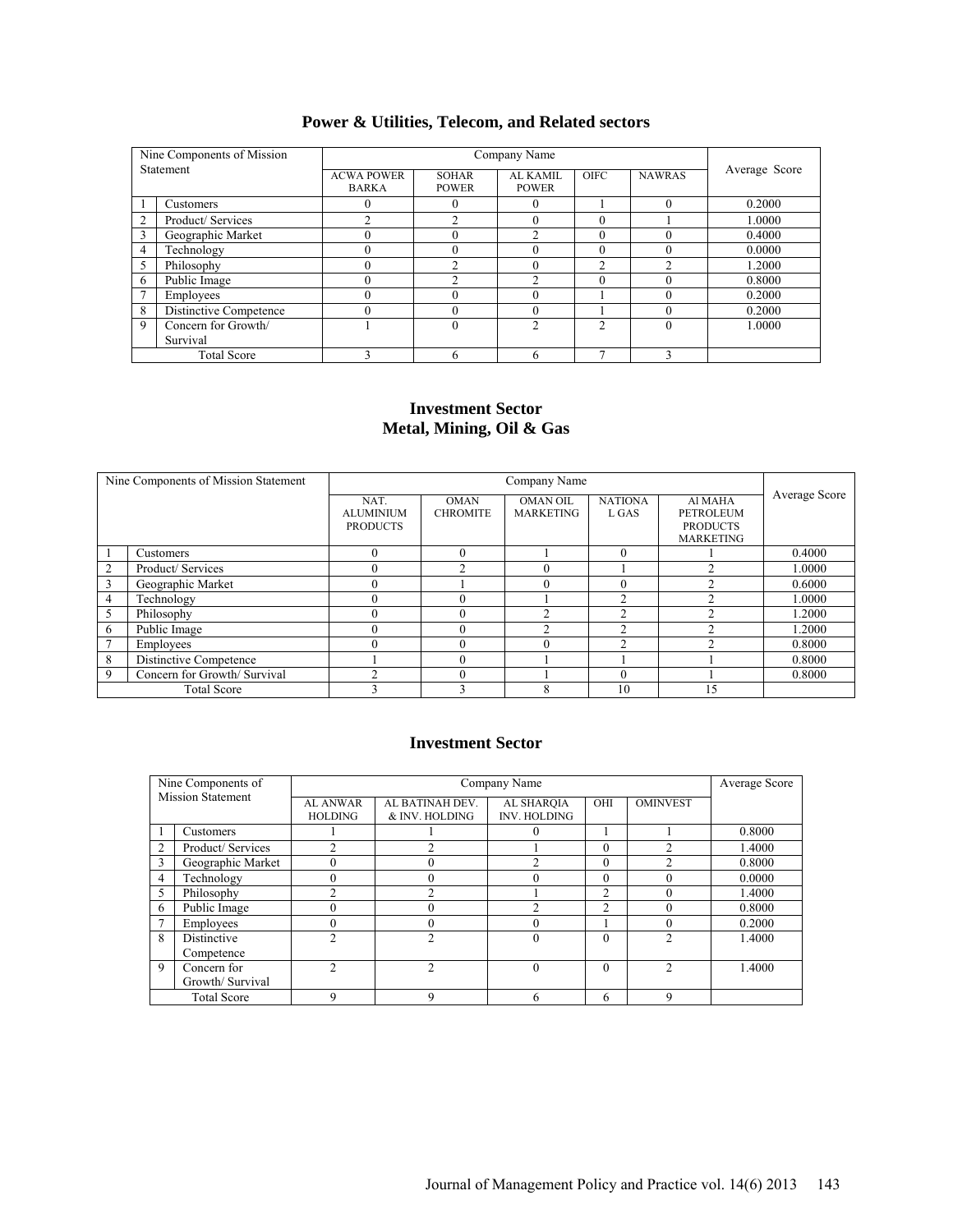| <b>Education, Healthcare, and Transport Sectors</b> |  |  |  |
|-----------------------------------------------------|--|--|--|
|-----------------------------------------------------|--|--|--|

|                | Nine Components of Mission |                   |                   |                                        |                              |                     |                         |               |
|----------------|----------------------------|-------------------|-------------------|----------------------------------------|------------------------------|---------------------|-------------------------|---------------|
|                | Statement                  | <b>DHOFAR</b>     | <b>MAJAN</b>      | <b>OMAN</b>                            | NAT.                         | PORT                | <b>SALALAH</b>          | Average Score |
|                |                            | <b>UNIVERSITY</b> | <b>COLLEGE</b>    | <b>EDUCATION</b><br>& TRAINING<br>INV. | PHARMACEUTICAL<br><b>IND</b> | SER.<br><b>CORP</b> | PORT<br><b>SERVICES</b> |               |
|                | Customers                  | $\Omega$          | $\mathfrak{D}$    | 2                                      | $\theta$                     | $\theta$            | 0                       | 0.6666        |
| $\overline{2}$ | Product/Services           | ⌒                 | ◠                 | C                                      |                              | $\theta$            |                         | 1.1666        |
| 3              | Geographic Market          | 0                 | $\theta$          | $\overline{c}$                         | ◠                            | $\theta$            |                         | 0.6666        |
| $\overline{4}$ | Technology                 | $\Omega$          | $\theta$          | $\theta$                               | $\theta$                     | $\theta$            | $\theta$                | 0.0000        |
| 5              | Philosophy                 | ◠                 | $\mathbf{\hat{}}$ | $\mathcal{D}$                          | 0                            | $\theta$            | $\mathbf{\hat{}}$       | 1.3333        |
| 6              | Public Image               |                   | $\Omega$          | ↑                                      | $\theta$                     | $\overline{c}$      |                         | 0.6666        |
| $\overline{7}$ | Employees                  | $\Omega$          | $\mathfrak{D}$    | $\Omega$                               | $\theta$                     | $\overline{c}$      |                         | 1.0000        |
| 8              | Distinctive Competence     |                   |                   | $\mathcal{D}$                          | $\theta$                     | $\theta$            | $\Omega$                | 0.6666        |
| 9              | Concern for Growth/        | $\Omega$          | $\theta$          | $\theta$                               | $\theta$                     | $\theta$            | $\Omega$                | 0.0000        |
|                | Survival                   |                   |                   |                                        |                              |                     |                         |               |
|                | <b>Total Score</b>         |                   |                   | 12                                     | ς                            | 4                   | h                       |               |

### **Table-3. Mission statement content analysis across seven industries**

| Component              | Financial<br>services<br>$(n=6)$ | Food $&$<br><b>Beverages</b><br>$(n=9)$ | Industrial<br>Manufacturing<br>$(n=9)$ | General<br>Investments<br>$(n=5)$ | Mining,<br>Metal, Oil<br>& Gas<br>$(n=5)$ | Utilities<br>$(n=5)$ | Healthcare,<br>Education &<br>Transport<br>$(n=$<br>6) | Average<br>$(n=45)$ |
|------------------------|----------------------------------|-----------------------------------------|----------------------------------------|-----------------------------------|-------------------------------------------|----------------------|--------------------------------------------------------|---------------------|
|                        | 1.0000                           | 0.8888                                  | 0.4444                                 | 0.8000                            | 0.4000                                    | 0.2000               | 0.6666                                                 | 0.6190              |
| Customers              |                                  |                                         |                                        |                                   |                                           |                      |                                                        |                     |
| Product/Services       | 1.1666                           | 1.1111                                  | 1.3333                                 | 1.4000                            | 1.0000                                    | 1.0000               | 1.1666                                                 | 1.1682              |
| Geographic Market      | 0.1666                           | 0.8888                                  | 0.5555                                 | 0.8000                            | 0.6000                                    | 0.4000               | 0.6666                                                 | 0.5825              |
| Technology             | 0.8333                           | 0.3333                                  | 0.5555                                 | 0.0000                            | 1.0000                                    | 0.0000               | 0.0000                                                 | 0.3888              |
| Philosophy             | .6666                            | 1.8888                                  | 1.3333                                 | 1.4000                            | 1.2000                                    | 1.2000               | 1.3333                                                 | 1.4317              |
| Public Image           | 1666.                            | 1.1111                                  | 0.8888                                 | 0.8000                            | 1.2000                                    | 0.8000               | 0.6666                                                 | 0.9475              |
| Employees              | .0000                            | 0.7777                                  | 0.5555                                 | 0.2000                            | 0.8000                                    | 0.2000               | 1.0000                                                 | 0.6476              |
| Distinctive Competence | .0000                            | 1.1111                                  | 0.6666                                 | 1.4000                            | 0.8000                                    | 0.2000               | 0.6666                                                 | 0.8349              |
| Concern for Growth/    | 0.8333                           | 0.4444                                  | 0.1111                                 | 1.4000                            | 0.8000                                    | 1.0000               | 0.000                                                  | 0.6555              |
| Survival               |                                  |                                         |                                        |                                   |                                           |                      |                                                        |                     |
|                        |                                  |                                         |                                        |                                   |                                           |                      |                                                        |                     |
| <b>AVERAGE</b>         | 0.9814                           | 0.9505                                  | 0.7160                                 | 0.9111                            | 0.8666                                    | 0.5555               | 0.6851                                                 |                     |

Note: Scale is  $0 =$ 

 $0 =$  statement does not include the component<br> $1 =$  statement include the component in vague

 $\blacksquare$  = statement include the component in vague terms<br> $\blacksquare$  = statement includes the component in specific term

 $2 =$  statement includes the component in specific terms

The table give average values for each component within each group (industry) Values in bold are the highest for each component and firm type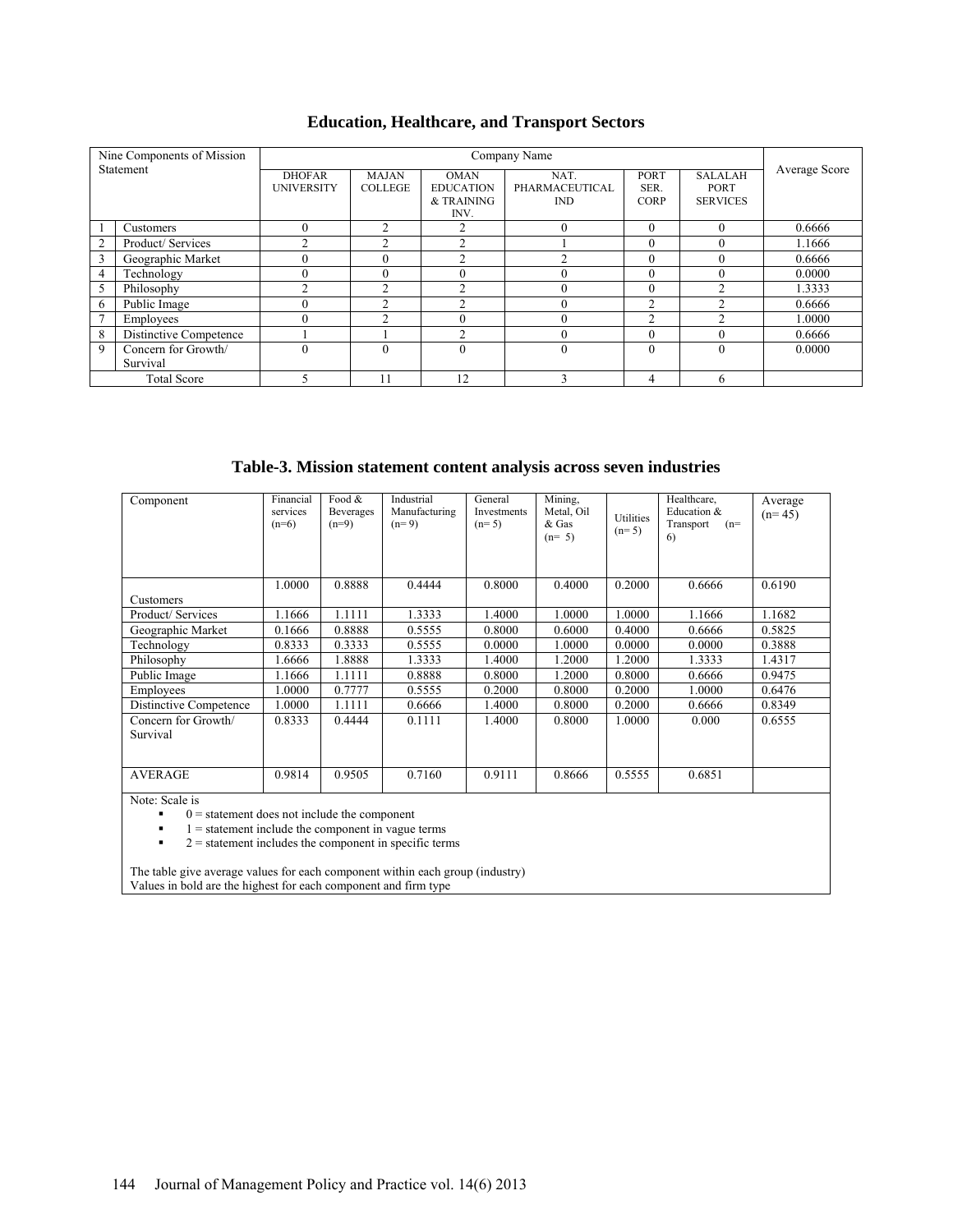# **Table-4. Determining Mission Statement's Readability Level**

| Readability Level                                   | Bank<br>Muscat | Oman<br>International<br>Bank | National<br>Bank of<br>Oman | United<br>Finance | National<br>Finance | Muscat<br>Finance |
|-----------------------------------------------------|----------------|-------------------------------|-----------------------------|-------------------|---------------------|-------------------|
| Number of<br>٠<br>Words                             | 13             | 50                            | 58                          | 35                | 69                  | 29                |
| Number of<br>Sentences                              | 1              |                               | $\overline{c}$              | 5                 | 7                   | $\overline{3}$    |
| Average Number<br>٠<br>of Words per<br>Sentences    | 13             | 50                            | 29                          | $\tau$            | 9.85                | 9.66              |
| Number of Hard<br>٠<br>Words                        | $\theta$       | $\mathbf{0}$                  | 1                           | 1                 | $\mathbf{0}$        | 1                 |
| Percent of Hard<br>٠<br>Words                       | $\mathbf{0}$   | $\mathbf{0}$                  | 1.72                        | 2.85              | $\mathbf{0}$        | 3.44              |
| Sum of Word<br>Average and<br>Hard Words<br>Percent | 13             | 50                            | 30.72                       | 9.85              | 9.85                | 13.1              |
| Fog Index                                           | 5.2            | 20                            | 12.28                       | 3.94              | 3.94                | 5.24              |

### **Measuring Fog Index Financial Services Sector**

# **Food and Beverage Sector**

| Readability Level                                              | Asaffa<br>Foods | Dhofar<br>Beverage<br>& Food<br>Stuff | Gulf<br>Mushroom<br>Products | Dhofar<br>Cattle<br>Feed | Oman<br>Intl.<br>Food | National<br><b>Biscuit</b><br>Industries | Oman<br>Fisheries | Oman<br>Refreshments | Salalah<br>Mills |
|----------------------------------------------------------------|-----------------|---------------------------------------|------------------------------|--------------------------|-----------------------|------------------------------------------|-------------------|----------------------|------------------|
| Number of<br>٠<br>Words                                        | 85              | 106                                   | $\overline{34}$              | 125                      | 10                    | 9                                        | 26                | 44                   | $\overline{35}$  |
| Number of<br>٠<br>Sentences                                    | $\overline{5}$  | $\overline{4}$                        | $\overline{2}$               | 6                        |                       | $\mathbf{1}$                             | $\mathbf{1}$      | 2                    | 2                |
| Average<br>٠<br>Number of<br>Words per<br>Sentences            | 17              | 26.5                                  | 17                           | 20.83                    | 10                    | 9                                        | 26                | 22                   | 17.5             |
| Number of<br>٠.<br>Hard<br>Words                               | $\theta$        | $\mathbf{1}$                          | $\mathbf{0}$                 | $\Omega$                 | $\mathbf{0}$          | $\mathbf{0}$                             | $\theta$          | $\mathbf{1}$         | $\mathbf{1}$     |
| Hard<br>٠<br>Words<br>Percent                                  | $\mathbf{0}$    | 0.94                                  | $\boldsymbol{0}$             | $\overline{0}$           | $\mathbf{0}$          | $\boldsymbol{0}$                         | $\mathbf{0}$      | 2.27                 | 2.85             |
| Sum of<br>٠<br>Word<br>Average<br>and Hard<br>Words<br>Percent | 17              | 24.91                                 | 17                           | 20.83                    | 10                    | 9                                        | 26                | 24.27                | 20.35            |
| Fog Index                                                      | 6.8             | 9.96                                  | 6.8                          | 8.33                     | $\overline{4}$        | 3.6                                      | 10.4              | 9.7                  | 8.14             |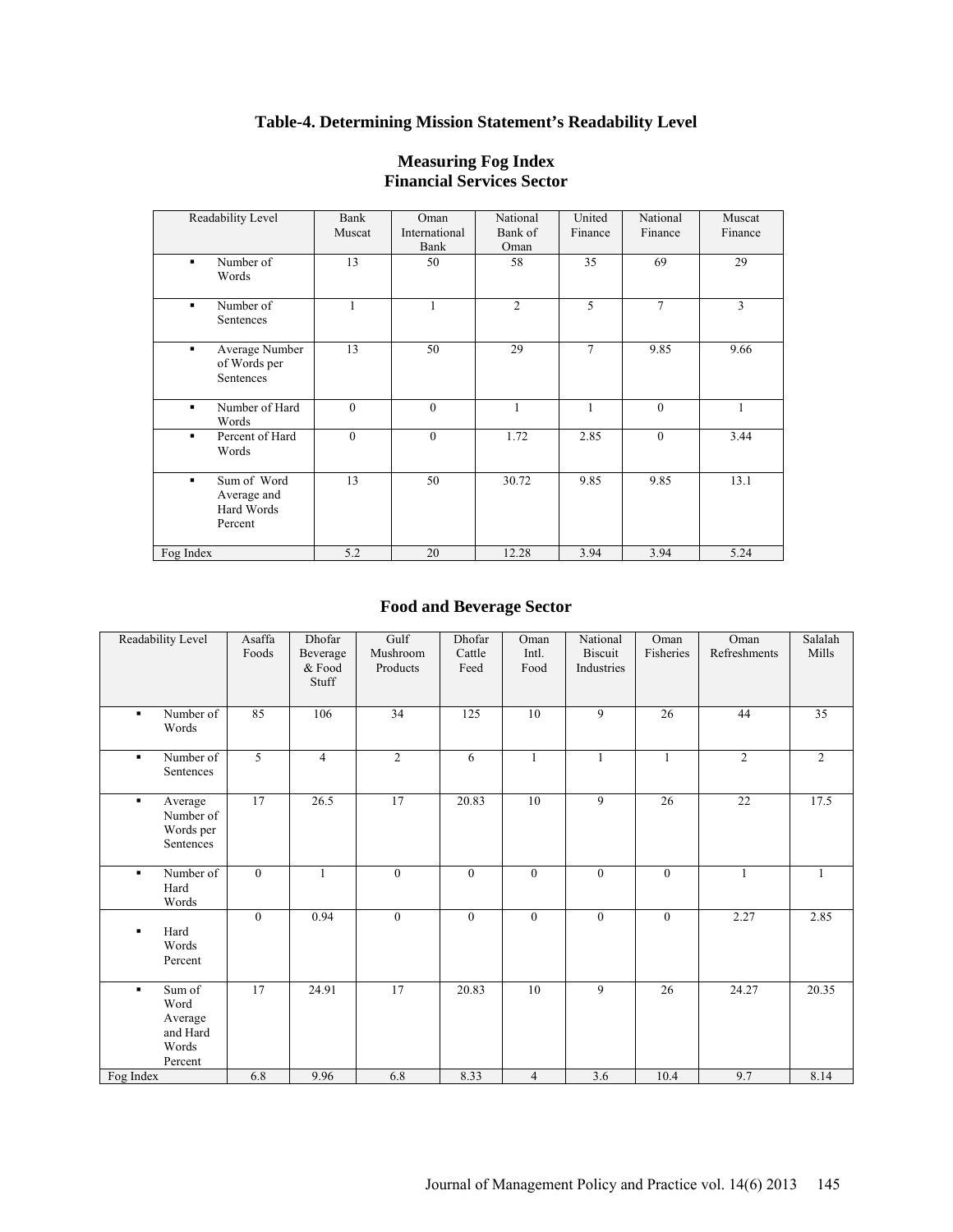# **Industrial Manufacturing Sector**

| Readability Level                                                     | Oman<br>Cables<br>Industry | Oman<br>Fiber<br>Optics | Oman<br>Cement | Gulf<br>Plastic<br>Industries | Raysut<br>Cement | Gulf Int.<br>Chemicals | Al Jazeera<br>Steel<br>Product<br>Company | Voltamp<br>Energy | Al Hassan<br>Engineering |
|-----------------------------------------------------------------------|----------------------------|-------------------------|----------------|-------------------------------|------------------|------------------------|-------------------------------------------|-------------------|--------------------------|
| Number of<br>٠<br>Words                                               | $\overline{27}$            | 22                      | 39             | 19                            | 92               | 157                    | 42                                        | 37                | 48                       |
| Number of<br>$\blacksquare$<br>Sentences                              | $\mathbf{1}$               | 1                       | 8              |                               | 6                | 8                      |                                           | 1                 |                          |
| Average<br>٠.<br>Number of<br>Words per<br>Sentences                  | 27                         | 22                      | 4.87           | 19                            | 15.33            | 19.62                  | 42                                        | 37                | 48                       |
| Number of<br>٠<br>Hard Words                                          | $\theta$                   | $\overline{0}$          | $\mathbf{0}$   | $\Omega$                      | $\theta$         | 5                      | $\theta$                                  | $\theta$          | $\theta$                 |
| Hard Words<br>п<br>Percent                                            | $\mathbf{0}$               | $\overline{0}$          | $\mathbf{0}$   | $\theta$                      | $\overline{0}$   | 3.18                   | $\mathbf{0}$                              | $\mathbf{0}$      | $\mathbf{0}$             |
| Sum of<br>$\blacksquare$<br>Word<br>Average<br>and Hard Words Percent | 27                         | 22                      | 4.87           | 19                            | 15.33            | 22.80                  | 42                                        | 37                | 48                       |
| Fog Index                                                             | 10.8                       | 8.8                     | 1.94           | 7.6                           | 6.13             | 9.12                   | 16.8                                      | 14.8              | 19.2                     |

# **Utilities & Power, Telecom, and relevant Sector**

| Readability Level                                    | <b>ACWA Power</b><br>Barka | Sohar Power | Al Kamil<br>Power | <b>OIFC</b> | <b>NAWRAS</b> |
|------------------------------------------------------|----------------------------|-------------|-------------------|-------------|---------------|
| Number of Words                                      | 19                         | 14          | 26                | 30          | 21            |
| Number of Sentences                                  |                            |             | ◠                 |             |               |
| Average Number of Words per<br>٠<br>Sentences        | 19                         | 14          | 13                | 30          | 21            |
| Number of Hard Words<br>٠                            | $\theta$                   |             |                   | $\Omega$    |               |
| Hard Word Percent<br>п                               |                            | 7.14        | 3.84              |             |               |
| Sum of Word Average and Hard<br><b>Words Percent</b> | 19                         | 21.14       | 16.84             | 30          | 21            |
| Fog Index                                            | 7.6                        | 8.45        | 6.73              | 12          | 8.4           |

#### **Investment Sector**

| Readability Level                                         | Al Anwar<br>Holding | Al Batinah Dev. &<br>Inv. Holding | Al Sharqia Inv.<br>Holding | OHI      | <b>OMINVEST</b> |
|-----------------------------------------------------------|---------------------|-----------------------------------|----------------------------|----------|-----------------|
| Number of Words                                           | 42                  | 48                                | 22                         | 18       | 27              |
| Number of Sentences                                       | 4                   |                                   |                            | 4        |                 |
| Average Number of Words per<br>Sentences                  | 10.5                | 48                                | 22                         | 4.5      | 27              |
| Number of Hard Words<br>٠                                 | $\theta$            | $\Omega$                          | $\Omega$                   | $\Omega$ | $\Omega$        |
| Hard Word Percent                                         | $\theta$            | $\Omega$                          | $\Omega$                   | $\theta$ | $\Omega$        |
| Sum of Word Average and Hard<br>٠<br><b>Words Percent</b> | 10.5                | 48                                | 22                         | 4.5      | 27              |
| Fog Index                                                 | 4.2                 | 19.2                              | 8.8                        | 1.8      | 10.8            |